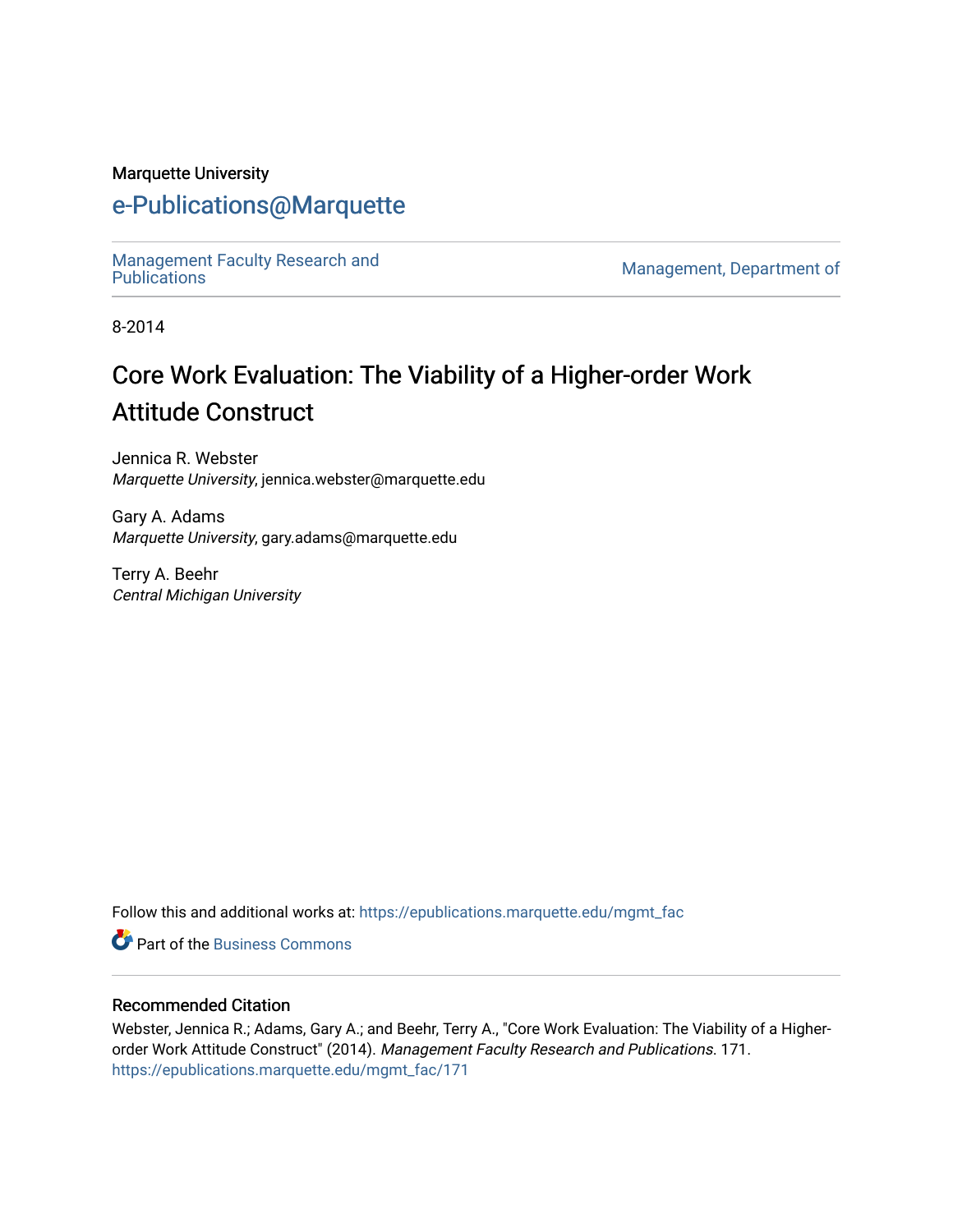#### **Marquette University**

# **e-Publications@Marquette**

# *Management Faculty Research and Publications/College of Business Administration*

*This paper is NOT THE PUBLISHED VERSION;* **but the author's final, peer-reviewed manuscript.** The published version may be accessed by following the link in the citation below.

Journal of Vocational Behavior, Vol. 85, No. 1 (August 2014): 27-38. **DOI**. This article is © Elsevier and permission has been granted for this version to appear in [e-Publications@Marquette.](http://epublications.marquette.edu/) Elsevier does not grant permission for this article to be further copied/distributed or hosted elsewhere without the express permission from Elsevier.

# Core Work Evaluation: The Viability of A Higher-Order Work Attitude Construct

Jennica R. Webster Marquette University, Department of Management, Milwaukee, WI Gary A. Adams Marquette University, Department of Management, Milwaukee, WI Terry A. Beehr Central Michigan University, Psychology Department, Mount Pleasant, MI

#### Abstract

A great deal of research examining work attitudes has shown that they are related to important employee behaviors. Most of this research has parsed attitudes into ever more refined assessments of specific features of the work environment. Although this research has yielded valuable insights, for practical, theoretical, and empirical reasons we argue that an examination of a more global evaluative summary of the work environment is needed. In the present study we develop, conceptualize, and provide empirical evidence for a global work attitude construct called Core Work Evaluation (CWE). The conceptual foundation for CWE is drawn from classic and modern theory on attitudes and attitude formation. To test our theoretical assertions we follow recent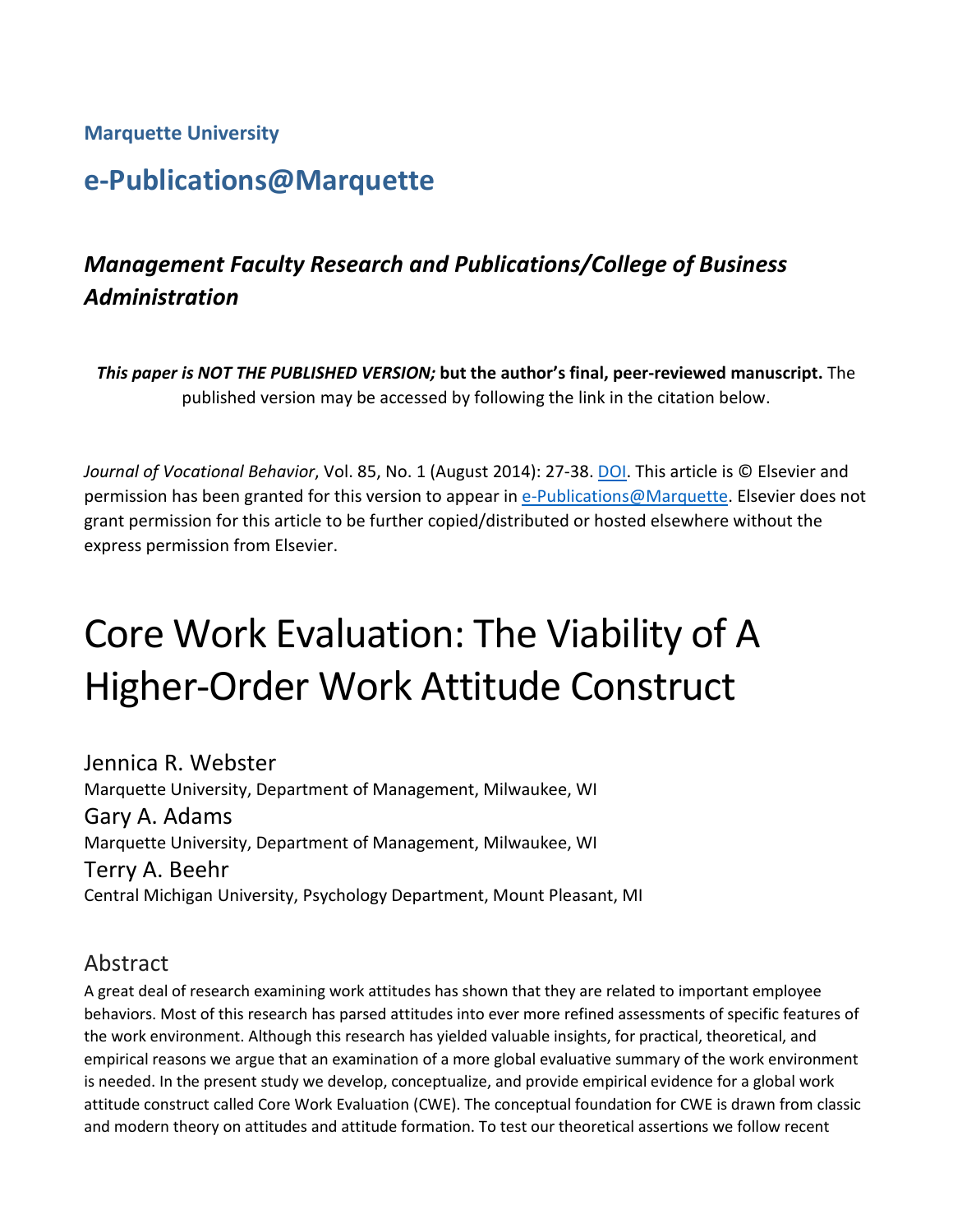recommendations for the development of higher order constructs in a series of three empirical studies. The results found that CWE: (1) explains meaningful shared variance across the more specific indicators (job satisfaction, organizational commitment, and work engagement) that is not merely the result of common method variance, (2) is distinguishable from nonevaluative features of the work environment and stable individual differences, and (3) predicts important work-related outcomes above and beyond its constituent indicators. Overall the results provided evidence of the viability of the CWE construct.

## Keywords

Job attitudes, Job satisfaction, Organizational commitment, Work engagement

### 1. Introduction

Workers make global evaluative assessments of their work environment as well as evaluations of the specific parts of their work, and such subjective assessments have been the topic of considerable empirical and theoretical scrutiny in the literature on work-related attitudes. This is due to the inherent value that these assessments have for employees and managers, both on humanistic grounds (Spector, 1997) and because of their presumed association with important employee behaviors such as absenteeism, turnover, and performance (Chang et al., 2009, Judge et al., 2001, Mathieu and Zajac, 1990, Riketta, 2002, Riketta, 2008, Saari and Judge, 2004). Perhaps the most common approach for studying these assessments is to parse them into ever more refined assessments of specific features of the work environment. This approach has yielded valuable insights and advanced our understanding of people at work. Despite this, we maintain that unless specifically prompted to consider individual features of the work environment, employees often make a more global evaluative assessment, as illustrated in the conversation above. When this global assessment is ignored and only specific features of the environment are considered, something important gets lost. This is akin to the proverbial "ignoring the forest and only seeing the trees." Understanding individual trees is certainly important, but one cannot have a complete understanding of the ecology without recognizing that there is in fact a forest, and that forest is something more than just a collection of trees. Employees' holistic views of their work environment are just as important as their views of specific parts of it. Thus, the purpose of the present study is to examine the global evaluative assessment that employees make of their work environment, which we label core work evaluation (CWE), defined as a summary psychological evaluation of one's work environment targeting the job, organization, and work activities themselves.

Over the past several decades, some of the most common ways that the assessments workers make have been parsed in terms of attitudes toward the job (e.g., job satisfaction, see reviews by Locke, 1976, Hulin and Judge, 2003, Judge et al., 2012), the organization (e.g., organizational commitment, see reviews by Klein et al., 2009, Meyer and Allen, 1997) and the work activities (e.g., work engagement, see reviews by Bakker et al., 2011, Macey and Schneider, 2008, Shuck and Wollard, 2010). As these constructs were introduced, empirical research showed their discriminant validity from previously established work attitudes (e.g., Allen and Meyer, 1996, Hallberg and Schaufeli, 2006). However, the relationships among these work attitudes have recently become the topic of debate. For example, Harrison, Newman, and Roth (2006) have argued and provided empirical evidence that at least some of these attitudes can be fruitfully aggregated into a single global assessment. Unfortunately, as Harrison et al. (2006) point out, that study was limited to only examining job satisfaction and organizational commitment, and it did not include other attitudes such as attitudes toward the work activities themselves.

This important limitation of that study notwithstanding, Harrison et al. (2006) raise an important issue regarding the relative merits of broad aggregate constructs versus narrow specific constructs in the study of work attitudes. This issue parallels the "bandwidth versus fidelity" dilemma that has been debated in the literature on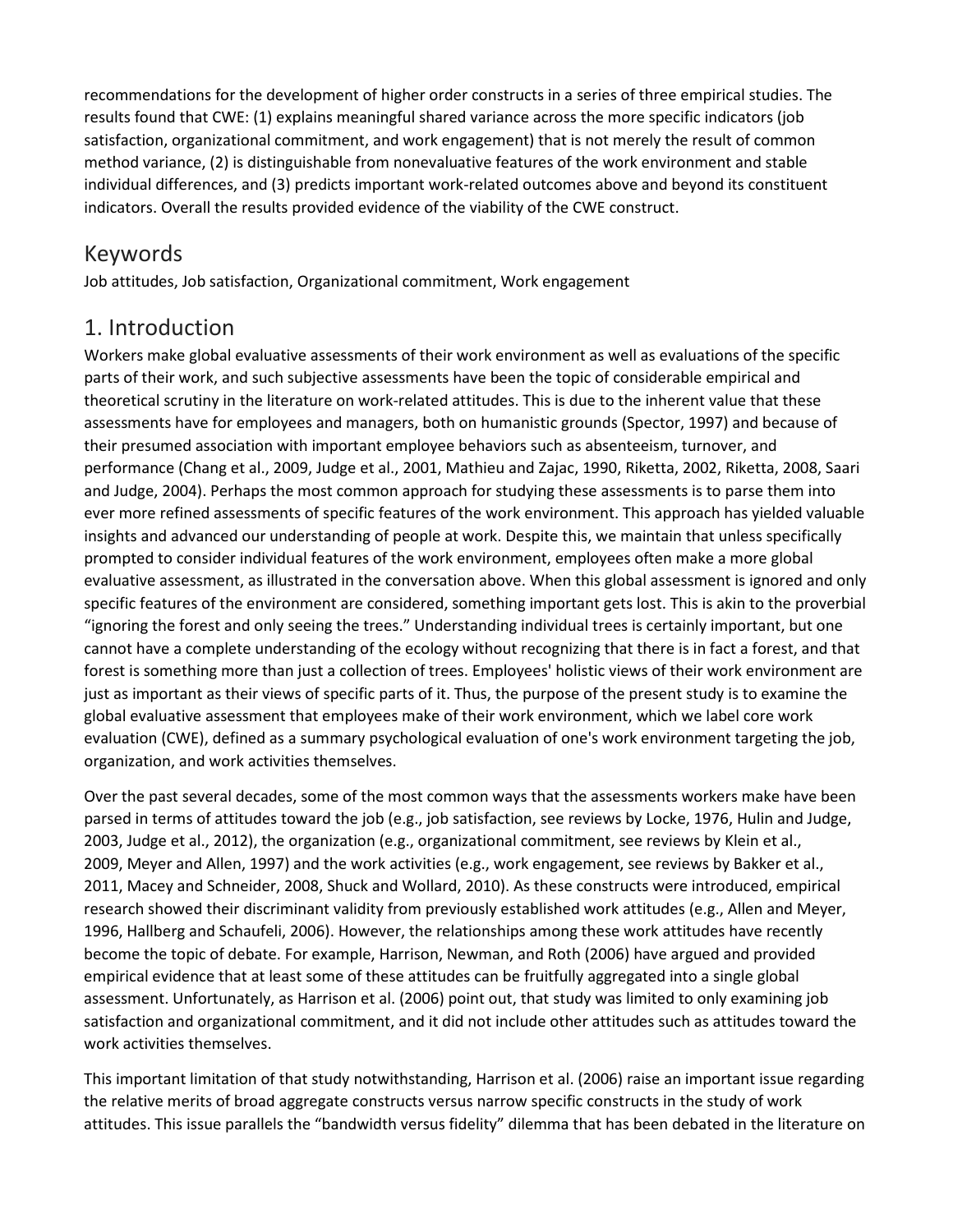individual difference constructs for some time (e.g., personality and cognitive ability; Cronbach & Gleser, 1957). It has been suggested that the reconciliation of such debates rests on both theoretical and empirical grounds. That is, the level of broadness claimed for any construct must be dictated by theory and, in the case of broad aggregate constructs, the viability of the aggregate construct must have been demonstrated empirically (Edwards, 2001, Judge and Kammeyer-Mueller, 2012).

It is important to note that while researchers may parse attitudes into those focused on the job, organization, and work activities, the employee behaviors that these attitudes are expected to predict cannot always be parsed this same way. This is because work situations are arranged hierarchically with work activities embedded within jobs, and jobs embedded within organizations. As a result, in making decisions about their behavior (e.g., organizational citizenship behavior and turnover), employees rely on an overall summary evaluation of their work situation (Hanisch, Hulin, & Roznowski, 1998). For example, we would expect turnover to be more consistently predicted by an overall summary evaluation than by any single work attitude. This is consistent with the classic and modern attitude theory that describes how attitudes relate each other (Fazio & Olson, 2003) and to behaviors (Ajzen & Fishbein, 1977).

In the present study we develop, conceptualize, and provide empirical evidence for a global work attitude construct referred to as core work evaluation (CWE). In so doing we address an important gap in the literature and begin to inform the debate surrounding broad versus narrow work attitudes. We conceptualize CWE as a higher-order construct that includes job satisfaction, organizational commitment and work engagement. These three attitudes were included based on theoretical considerations drawn from the classic and modern attitude theory, the fact that each is well established in the literature, and because they collectively reflect the hierarchical nature of the work situation. The inclusion of engagement in particular builds on past empirical attempts to create such a construct and fills the important gap created by its omission in earlier work.

## 2. Theoretical development and empirical evidence

In this section we begin by applying the classic and modern attitude theory and research found in the social psychology literature to the more specific domain of job attitudes. We use this theory and research to develop the CWE construct and provide a rationale for the inclusion of job satisfaction, organizational commitment, and work engagement as its constituent elements. Next we specify the nature of the higher-order construct and distinguish it from other constructs. Then we present a series of three empirical studies that follow the recent recommendations by Johnson and colleagues for the rigorous development of aggregate constructs to test our theoretical assertions (Johnson et al., 2011a, Johnson et al., 2012). In these we (1) establish CWE as a viable higher-order construct, (2) show that it is discernible from other similar constructs, and (3) demonstrate its incremental prediction to important work behaviors.

# 3. Definition and conceptual development of Core Work Evaluation

The conceptual foundation for CWE is drawn from theory on attitudes and attitude formation. Definitions of attitudes have varied over time, but the most classic definition is that attitudes are composed of affect, cognitions, and behaviors focused on an object or set of objects. This is referred to as the tripartite definition of attitudes (e.g., Ajzen and Fishbein, 1977, Allport, 1935, Brown, 1965, Eagly and Chaiken, 1993, Rosenberg and Hovland, 1960, Triandis, 1971). More recent definitions of attitudes suggest that an attitude need not contain these three elements, but rather is an evaluative mental state or evaluative summary of an object or set of objects (Albarracin et al., 2005, Fazio, 1995). Attitudes may be based on or expressed as affect, cognition, or behavior, but the attitude itself is discernable from these (Weiss, 2002). This is sometimes referred to as the neotripartite definition of attitudes (Eagly & Chaiken, 2007). This view is consistent with research in the work attitude literature that has studied affective, cognitive, and behavioral reactions to work such as job satisfaction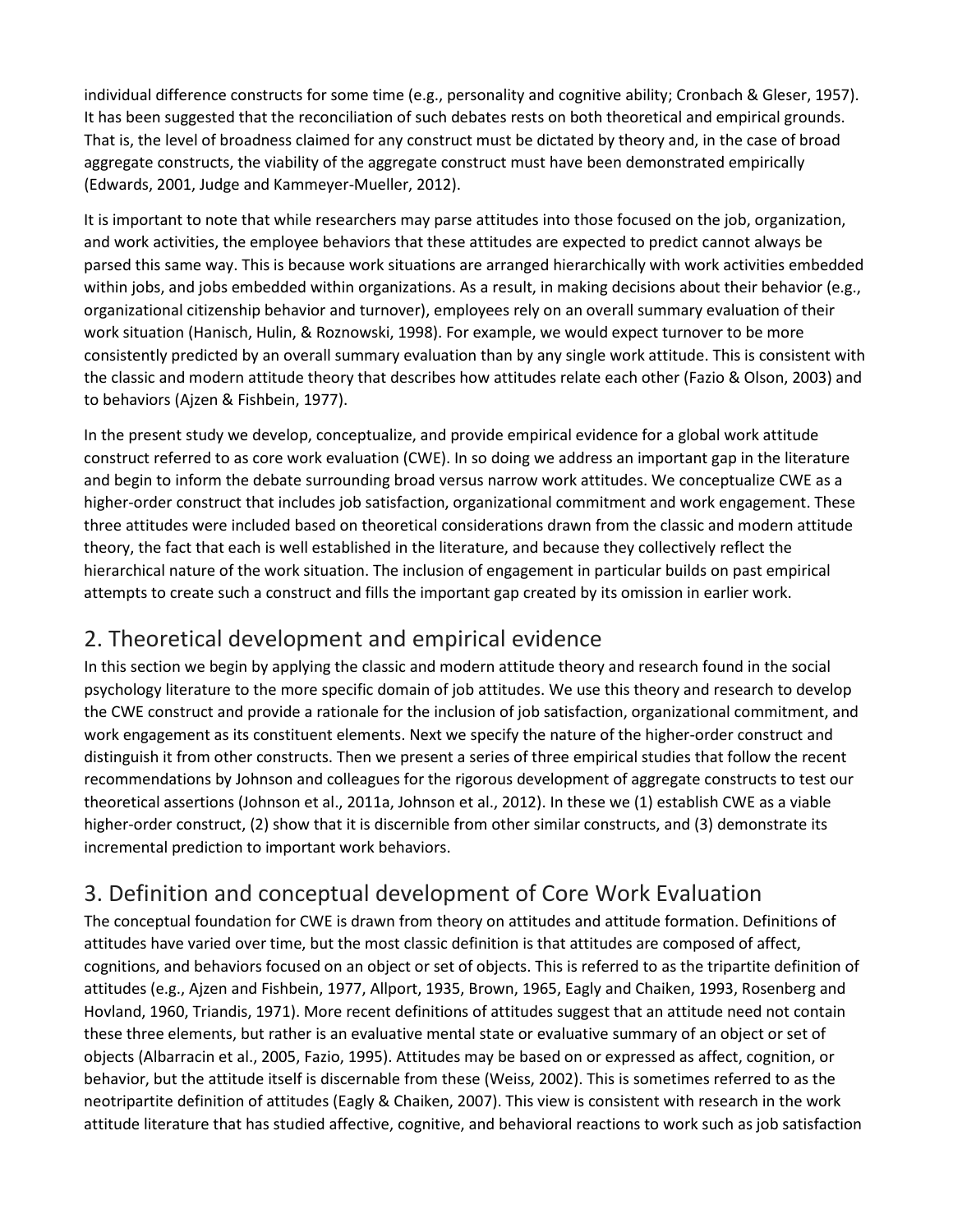and organizational commitment (e.g., Brief and Weiss, 2002, Judge et al., 2012). These various reactions may have different bases or expressions, but they all imply an evaluation. Recognizing this, we conceptualize CWE as a summary psychological evaluation of the elements of the work environment.

As a summary psychological evaluation, attitudes can be jointly characterized by two dimensions, valence and intensity (Fazio et al., 2004, Pietri et al., 2013, Shook et al., 2007). Valence refers to the degree of favorableness with which the object of the attitude is regarded. It can range from unfavorable to favorable. Intensity reflects the degree of arousal associated with the object of the attitude. It can range from mild to strong arousal. When people are asked about their work situation they may respond "it's great!" This would reflect an underlying summary evaluation that has both high (positive) valence and high intensity. On the other hand, some people may respond by saying "it's awful!" which would reflect a summary evaluation that has low valence and high intensity. Still, others may express an attitude that is more ambivalent or apathetic (i.e., 'it's okay'), which may reflect a more neutral valence and low intensity. Applying these characteristics of attitudes to CWE, CWE is expected to be jointly characterized by these same two dimensions of valence and intensity. For instance, we would expect those with high CWE to report their work as being both more favorable and associated with more arousal than those with low CWE.

Another characteristic of an attitude is that it has an object or set of objects that are the target of the attitude (i.e., as opposed to a mood state which does not necessarily have a specific target object; Weiss, 2002). In the workplace there are many potential attitude-object sets. The object of CWE is the work environment. We conceptualize the work environment as including the job, the organization, and the work activities themselves. Work activities are embedded within jobs, and jobs are embedded within organizations. When performing work activities, one is doing them as part of one's job on behalf of an organization, and exposure to any one of them generally requires exposure to all three. Because of this, the experience of them can be largely inseparable for the worker. Based on classic Gestalt psychology (Heider, 1958), we argue that when stimuli are co-located in time and place they tend to be perceived as a whole and meaningful unit when being stored and retrieved from memory. This idea is supported by research that suggests that attitudes form based on current mental content (e.g., current thoughts, retrieved memories; Clore et al., 2001, Fazio, 1995). For all of these reasons, a worker's experiences of work activities as part of a job that is part of an organization become associated with each other and thus form the work environment and the object of an attitude.

The notion of a work environment is also consistent with research on the psychology of attitudes focused on the process of attitude formation. For instance, it is now generally accepted that attitudes can be activated with or without conscious awareness, and these evaluations influence other perceptions and evaluations of the environment (Fazio and Olson, 2003, Hermans et al., 2003). This literature also recognizes the attitude generalization process (Fabrigar et al., 2005, Ranganath and Nosek, 2008) whereby the evaluative summary, once activated, will generalize to the specific elements of that object.

As an overall psychological construct, CWE involves a summary psychological evaluation that is jointly characterized by two dimensions, valence and intensity, and has as its object the work environment (the job, organization, and work activities experienced by the worker). These constitutive characteristics informed our choice to include in CWE three well-known work-related attitudes that would cover our intended range of evaluative characteristics and form a complete and meaningful attitude object. Taken together, these three constituent attitudes reflect a range of both valence and intensity in reference to elements of the work environment. Regarding objects, job satisfaction targets the job, organizational commitment targets the organization, and work engagement targets the work activities. As a set, these three attitudes have a range of valence and intensity. All three components can be characterized as ranging in valence from favorable to unfavorable, but they vary in intensity. Job satisfaction for example has relatively low intensity (Warr & Inceoglu, 2012). This can be seen in the terminology commonly used in satisfaction measures, especially in the word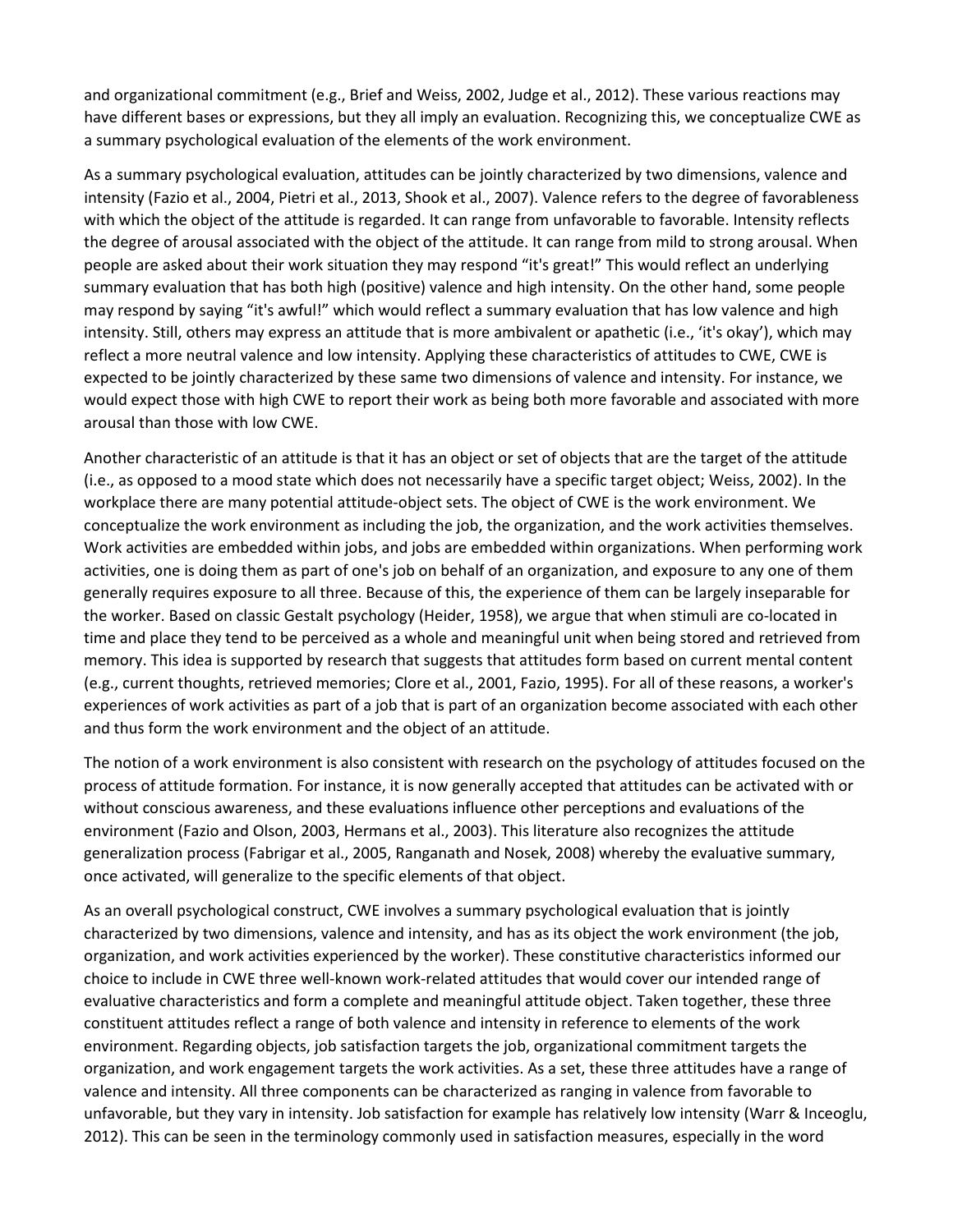satisfaction itself, which is often used in questionnaire measures (e.g., Cammann, Fichman, Jenkins, & Klesh, 1983). Compared to engagement, satisfaction is a state of contentment with the job, a low energy state of pleasure or happiness. A well-known short definition of the job satisfaction construct is "a pleasurable or positive emotional state resulting from the appraisal of one's job or job experiences" (Locke, 1976, p. 1300). Locke and others have argued that it is based on need (or value) satisfaction. Many measures of job satisfaction, like the one in the present study, have items that include the word satisfaction, and English speakers should understand this by its definition; in online dictionary definitions and thesaurus synonyms, the primary and most common words we found were contentment, gratification, fulfillment, dependable, content, and true. These indicate a pleasurable but not necessarily exciting or intense feeling. To be satisfied, or in a state of being satiated, does not necessarily imply a high level of intensity.

Work engagement on the other hand is a more intensely activated state (Warr & Inceoglu, 2012). Measures of it often refer to high levels of energy and enthusiasm (e.g., Schaufeli, Bakker, & Salanova, 2006). The construct of engagement is commonly defined as consisting of vigor, dedication, and absorption in one's work; it is further described as including involvement, commitment, passion, enthusiasm, focused effort, and energy (Bakker et al., 2011, Schaufeli and Bakker, 2010). The items in the measure of engagement used in the present study included the key words and phrases "energy" "forget about time," "strong and vigorous," "enthusiastic," "inspires," "feel like going to work," "proud," "immersed in my work," and "carried away." Thus, both the conceptual and operational definitions of the construct are loaded with intensity and energy.

## 4. The nature of the construct

Based on the theory and research presented above we conceptualize the nature of CWE as a superordinate, as opposed to an aggregate, construct. For a construct to be considered superordinate, causality needs to flow from the higher-order construct to its lower-level factors (Edwards, 2001, Edwards, 2011). This conceptualization parallels the idea of a reflective construct (as opposed to a formative construct) found in discussions of lower-order constructs (Diamantopoulos and Siguaw, 2006, Edwards and Bagozzi, 2000). We propose that CWE causes and is manifested by job satisfaction, organizational commitment, and work engagement. This is consistent with our conceptual view of CWE. CWE is an evaluative summary assessment of the work environment that generalizes to (1) the assessments that people make about their organization, (2) the job they perform on behalf of their organization, and (3) the work activities that they perform as part of their job; therefore, CWE acts as the primary cause of its constituent elements. Theoretically, this description is consistent with top-down cognitive processing of the elements of one's environment (Egeth & Yantis, 1997). From an empirical standpoint, superordinate constructs must share a large proportion of overlapping variance (Edwards, 2001, Edwards, 2011). This overlapping variance has been shown in a range of empirical studies examining the intercorrelations among these three variables. In two meta-analyses, results have demonstrated that after correcting for measurement error, job satisfaction and organizational commitment were correlated at .53 and .63 (Mathieu and Zajac, 1990, Meyer et al., 2002, respectively). Similarly, strong meta-analytic correlations were found between work engagement and job satisfaction (i.e., .53) and organizational commitment (i.e., .59) (Christian, Garza, & Slaughter, 2011). Thus, based on the conceptual nature and empirical existing evidence we contend that CWE is a superordinate construct.

In the following sections we present a series of three empirical studies aimed at testing the theoretical assertions that are presented above. We followed a set of guidelines by Johnson and colleagues (Johnson et al., 2011a, Johnson et al., 2012) for the rigorous development and substantiation of higher-order constructs. In Study 1 we examined the viability of CWE as a higher-order construct and tested whether common method variance could be ruled out as an alternative explanation. In Study 2 we empirically tested whether the proposed indicators of CWE (i.e., job satisfaction, organizational commitment, and work engagement) and other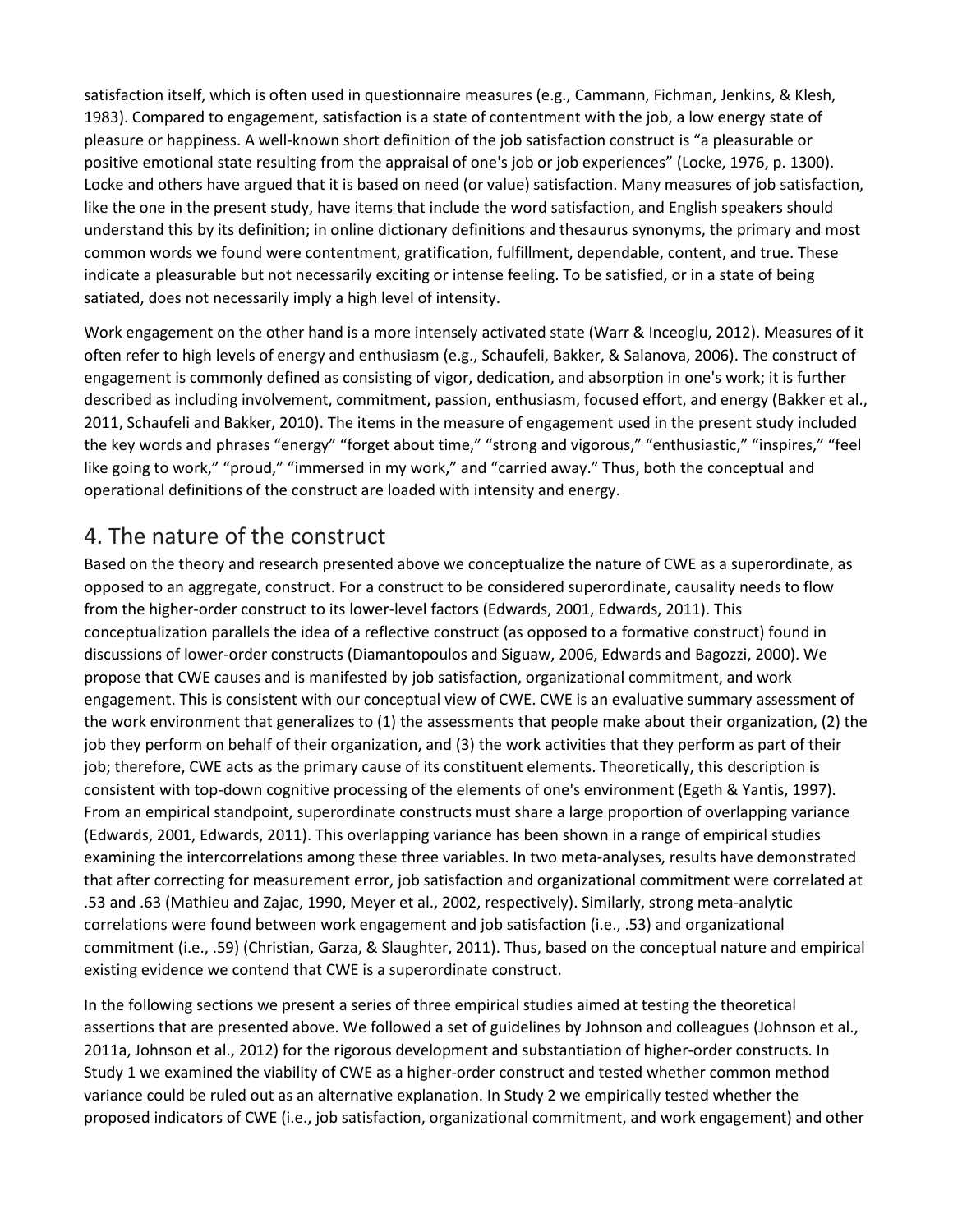related variables (i.e., job characteristics and core self-evaluations) met the inclusion/exclusion criteria of CWE. In the final study, Study 3, we examined the importance and relative contribution of CWE beyond its individual indicators in predicting work behaviors.

# 5. Study 1: Establishing CWE and ruling out alternative explanations

Study 1 had two objectives: (1) to empirically examine how well the measures of the three constituent elements of CWE form a single higher-order factor and (2) to rule out common method variance (CMV) as a possible alternative explanation for the relationships among the CWE indicators. A model was tested that included direct paths from CWE to its three latent indicators, job satisfaction, organizational commitment, and work engagement. In order for CWE to emerge as a higher-order construct its three indicators would need to share a large proportion of overlapping variance. A second model was then tested that applied the statistical marker variable technique to estimate the amount of shared variance that was attributable to CMV among the CWE indicators. The extent to which the shared variance was attributable to CMV could potentially threaten the structural validity of CWE, and therefore this analysis was an important step in establishing CWE as a higherorder construct.

#### 5.1. Method for Study 1

#### **5.1.1. Participants and procedure**

The sample for Study 1 consisted of 169 working adults who were also undergraduates in the business school at a large Midwestern university. Participants were sent an email that included a URL link directing them to an online survey. They received extra credit in exchange for their participation in the study. Of those who responded, 63% were women, 77% were Caucasian, and they had worked an average of 3 years in their current position (*SD* = 3.38).

#### **5.1.2. Measures**

#### *5.1.2.1. Job satisfaction*

The first core work evaluation component was measured using Cammann et al.'s (1983) three-item job satisfaction scale. Example items are "I enjoy my job" and "Overall, I am satisfied with my job." Participants responded using a scale that ranged from 1 (strongly disagree) to 7 (strongly agree).

#### *5.1.2.2. Organizational commitment*

The second component of CWE, organizational commitment, was measured with Mowday, Porter, and Steers's (1979) nine-item measure. Sample items include "I really care about the fate of this organization," and "I am proud to tell others that I am part of this organization." The response scale ranged from 1 (strongly disagree) to 7 (strongly agree).

#### *5.1.2.3. Work engagement*

The third CWE component was measured with Schaufeli et al.'s (2006) shortened work engagement questionnaire. Example items from this nine-item measure include "At (my organization), I feel full of energy" and "I forget about time when I am working." The response scale ranged from 1 (strongly disagree) to 7 (strongly agree).

#### *5.1.2.4. Individualism*

Individualism was used as a marker variable and measured with Triandis and Gelfand's (1998) shortened eightitem version of Singelis, Triandis, Bhawuk, and Gelfand's (1995) larger individualism scale. Example items include "I'd rather depend on myself than others" and "I often do my own thing." The response scale ranged from 1 (strongly disagree) to 7 (strongly agree).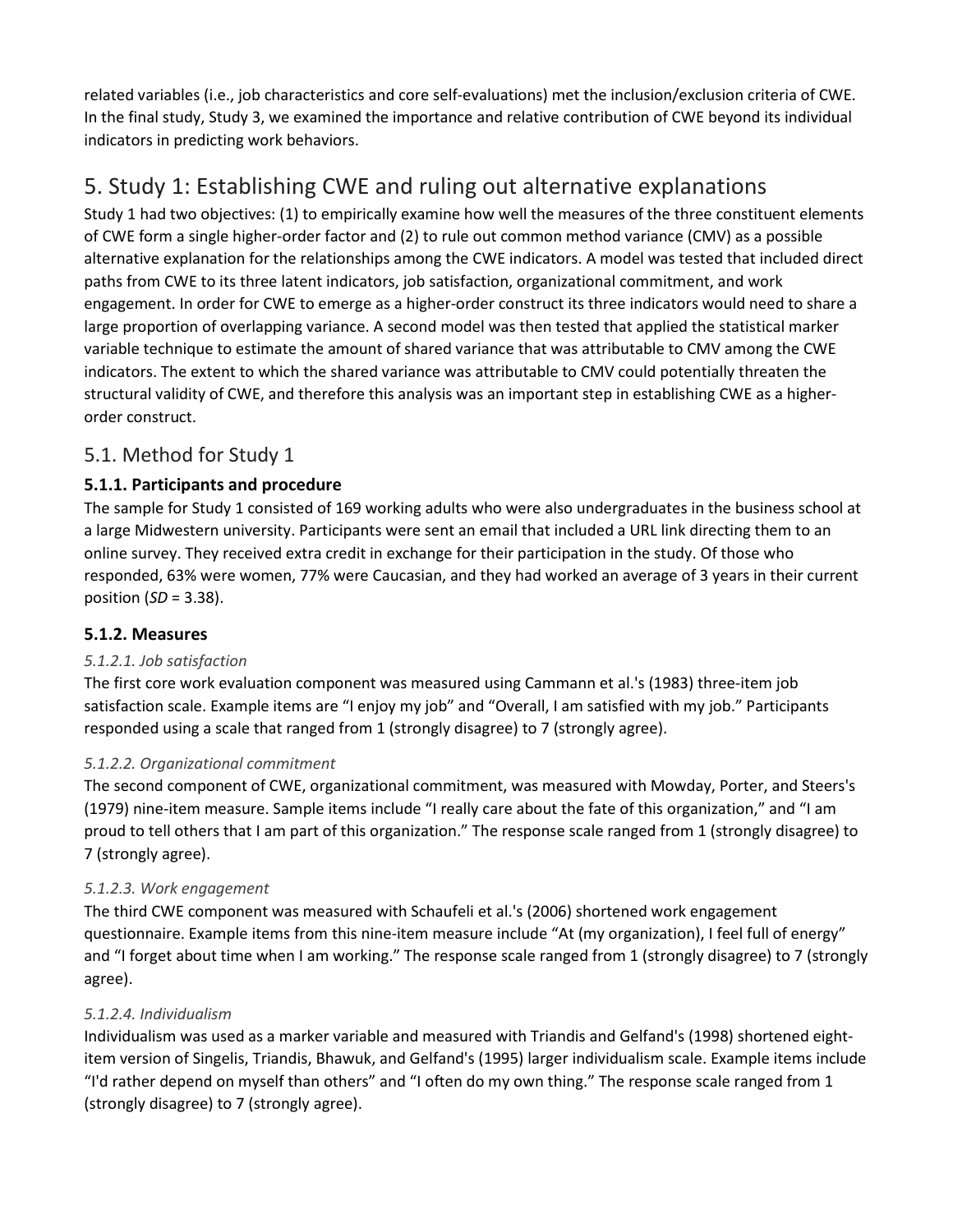#### 5.2. Results and discussion for Study 1

Intercorrelations and descriptive statistics for the variables in Study 1 are shown in Table 1. Many of the analyses in Studies 1 and 2 follow the same pattern and logic, and therefore we explain them in some detail here in the first study. The first step was to create item parcels for the constructs, organizational commitment and work engagement, which is the recommended approach when using measures with a large number of items (Bandalos and Finney, 2001, Coffman and MacCallum, 2005, Williams and O'Boyle, 2008). The item-to-construct balance technique was used to form parcels, where each item's standardized factor loading from a single-factor model was examined and then the best and worst items were balanced across the parcels (Little, Cunningham, Shahar, & Widaman, 2002). For both organizational commitment and work engagement, three item parcels were formed wherein each parcel was comprised of three items. Next, we empirically tested the unidimensionality of the higher-order CWE model using structural equations modeling (SEM) with maximum likelihood estimation as implemented in Mplus 7.11 software (Muthen & Muthen, 2013). The features that needed to be considered in order to establish the presence of CWE were the fit of the higher-order model as well as the size of the factor loadings for each proposed indicator of CWE (job satisfaction, organizational commitment, and work engagement; Marsh, 1987). Based on several commonly used fit indices, the higherorder model fit the data well (chi-square = 42.37 (*df* = 24), comparative fit index [CFI] = .99, Tucker Lewis index [TLI] = .99, root mean square error of approximation [RMSEA] = .07, and standardized root mean square residual [SRMR] = .03; Bentler, 1990, Tucker and Lewis, 1973, Steiger, 1990). As expected, the factor loadings across the three factors of CWE were all strong and above the .70 benchmark recommended by Johnson and colleagues (Johnson et al., 2011a, Johnson et al., 2012): job satisfaction, .85; organizational commitment, .92; and work engagement, .89; all  $p < 0.01$ . Thus, these factor loadings exceeded the statistical requirement needed to be considered a superordinate construct. Given this, the reliability of CWE was estimated using the composite latent variable reliability statistic (CLVR; Raykov, 1997), and results showed that CWE has high internal consistency (.85), as it exceeded the recommended cutoff (Johnson et al., 2011a, Johnson et al., 2012).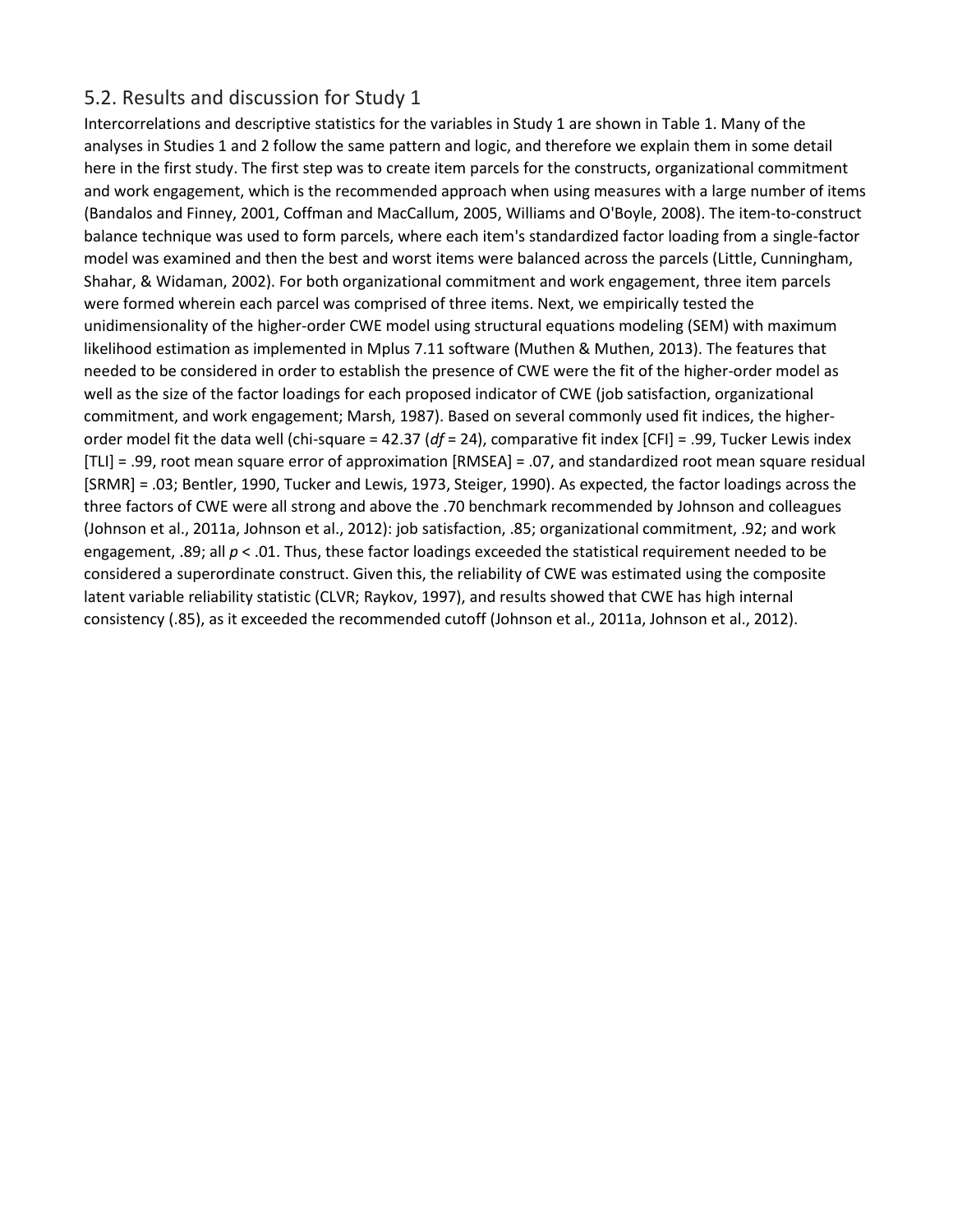|                              | M    | <b>SD</b> | $\mathbf{1}$ | $\overline{2}$ | 3        | 4        | 5        | 6        | $\overline{\mathbf{z}}$ | 8      | 9     |
|------------------------------|------|-----------|--------------|----------------|----------|----------|----------|----------|-------------------------|--------|-------|
| Study 1                      |      |           |              |                |          |          |          |          |                         |        |       |
| 1. Job satisfaction          | 5.26 | 1.38      | (.95)        |                |          |          |          |          |                         |        |       |
| 2. Organizational commitment | 4.88 | 1.35      | $.75***$     | (.94)          |          |          |          |          |                         |        |       |
| 3. Engagement                | 4.62 | 1.49      | $.72**$      | $.77***$       | (.93)    |          |          |          |                         |        |       |
| 4. Individualism             | 5.11 | 0.74      | .06          | .01            | .01      | (.73)    |          |          |                         |        |       |
| Study 2                      |      |           |              |                |          |          |          |          |                         |        |       |
| 1. Job satisfaction          | 5.75 | 1.07      | (.84)        |                |          |          |          |          |                         |        |       |
| 2. Organizational commitment | 3.95 | 0.65      | $.65***$     | (.93)          |          |          |          |          |                         |        |       |
| 3. Engagement                | 4.27 | 0.86      | $.69**$      | $.62**$        | (.93)    |          |          |          |                         |        |       |
| 4. Skill variety             | 5.57 | 1.26      | $.41***$     | $.26***$       | $.47**$  | (.74)    |          |          |                         |        |       |
| 5. Task identify             | 5.23 | 1.16      | $.29**$      | $.16*$         | $.28*$   | $.39**$  | (.61)    |          |                         |        |       |
| 6. Task significance         | 5.64 | 1.18      | $.42**$      | $.26***$       | $.43***$ | $.45***$ | $.40**$  | (.73)    |                         |        |       |
| 7. Autonomy                  | 5.52 | 1.22      | $.53**$      | $.29**$        | $.51**$  | $.60**$  | .49**    | $.36**$  | (.84)                   |        |       |
| 8. Feedback                  | 5.03 | 1.21      | $.40**$      | $.24**$        | $.43**$  | $.50**$  | $.41**$  | $.55***$ | $.46**$                 | (.80)  |       |
| 9. Core self-evaluations     | 3.82 | 0.50      | $.51**$      | $.41**$        | $.52**$  | $.30**$  | $.21**$  | $.33**$  | $.38**$                 | $.29*$ | (.82) |
| Study 3                      |      |           |              |                |          |          |          |          |                         |        |       |
| 1. Job satisfaction          | 4.33 | 0.63      | (.84)        |                |          |          |          |          |                         |        |       |
| 2. Organizational commitment | 4.12 | 0.68      | $.77***$     | (.90)          |          |          |          |          |                         |        |       |
| 3. Engagement                | 5.00 | 0.98      | $.76**$      | $.73**$        | (.91)    |          |          |          |                         |        |       |
| 4. CWE                       | 4.48 | 0.70      | $.91**$      | $.90**$        | $.93**$  | (.94)    |          |          |                         |        |       |
| 5. OCBs                      | 4.22 | 0.44      | $.54**$      | $.51**$        | $.51**$  | $.57**$  | (.72)    |          |                         |        |       |
| 6. Turnover intention        | 2.00 | 0.98      | $-.57**$     | $-.57**$       | $-.50**$ | $-.59**$ | $-.42**$ | (.91)    |                         |        |       |

Table 1. Means, standard deviations, coefficient alphas, and correlations among the manifest variables.

*Note*: Reliabilities are in parentheses on the diagonal.

⁎*p* < .05.

⁎⁎*p* < .01.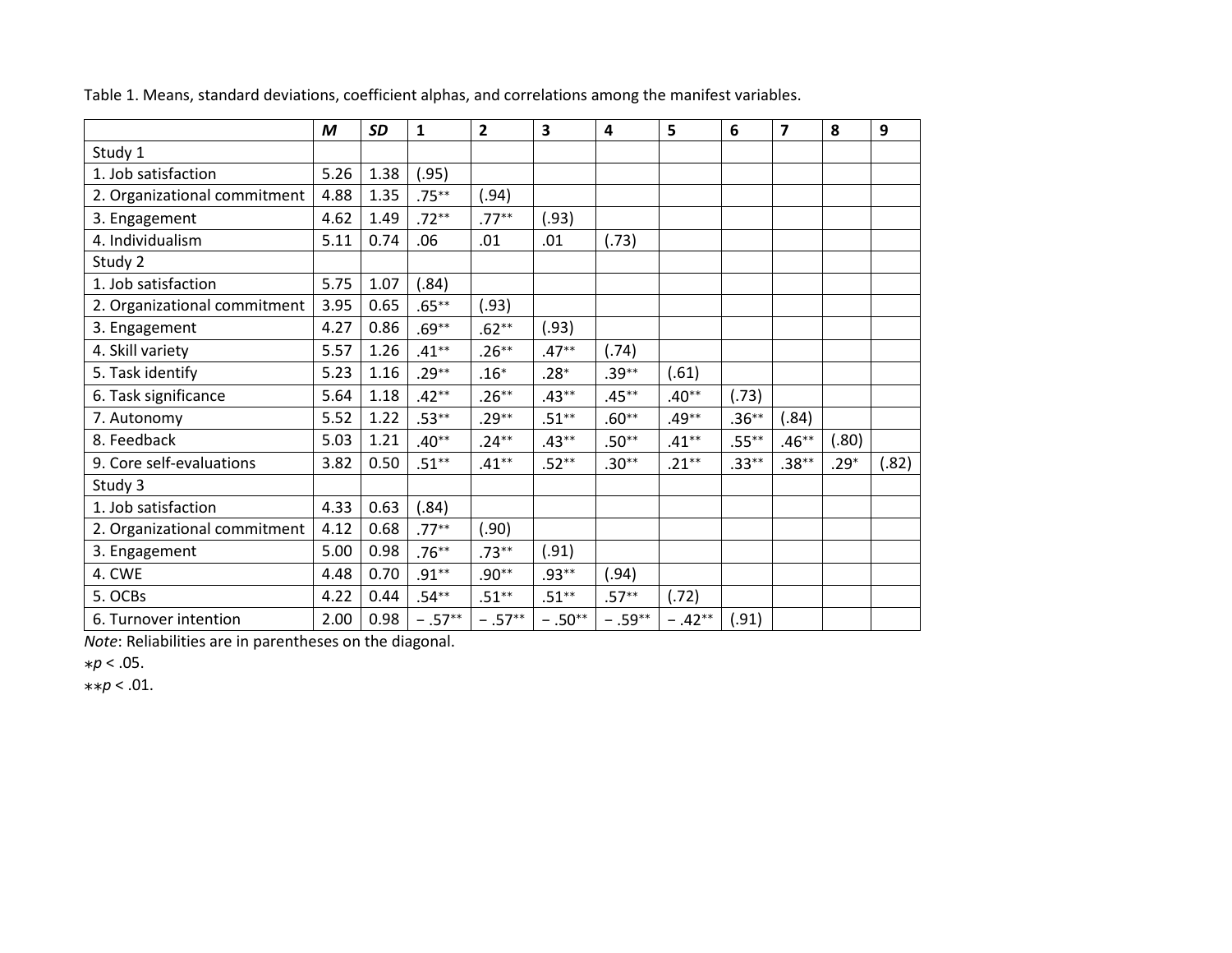In order to rule out the possibility that common method variance (CMV) could be an alternative explanation for these findings, which is a concern when testing higher-order constructs (see Johnson et al., 2011b, Podsakoff et al., 2012), we used the CFA marker technique by Williams, Hartman, and Cavazotte (2010). For this approach a theoretically unrelated variable or marker variable (i.e., individualism) was used and five CFA models were tested to determine whether the results of the hypothesized model were sensitive to the variance associated with sampling error in the measurement of the marker variable. Similar to the other constructs in the model with a large number of items, three item parcels were created for the individualism construct wherein two of the parcels were comprised of three items and one of the parcels was comprised of two items. In Model 1, all variables were allowed to correlate and estimate freely. In Model 2, the marker variable's parameters were fixed to the values obtained from Model 1, and the correlations between the marker variable and all other variables were forced to zero. For the third model (Method-C Model) the method factor loadings were added and constrained to be equal in size. For the fourth model (Method-U Model) the method factor loadings were freely estimated. The final model tested (Method-R Model) was identical to the fourth or third model depending on which of them provided a better fit to the data, and in our case Method-C, but the correlations between the variables were constrained to their values from the baseline model (i.e., Model 2). The comparison of Method-C or Method-U models with Method-R Model provides a statistical test of the biasing effects of the marker variable on the other variables in the model. If Method-R Model did not fit the data better than Method-C, then the relationships in the model were not significantly biased by method variance. In the present study, the results showed that the Method-R Model was not superior to the Method-C Model (∆*X*<sup>2</sup> [1, *N* = 167] = 1.60, *p* = .21) indicating that the relationships between the factors of CWE were not significantly biased by CMV (Williams et al., 2010). This provides initial evidence to rule out CMV as an alternative explanation for the CWE construct.

# 6. Study 2: Empirically testing the inclusion criteria of CWE

Study 2 had two objectives (1) to test whether the proposed indicators of CWE empirically met the theoretical inclusion criteria for the CWE construct, and (2) to test whether other related variables could be ruled out as possible CWE indicators. Indicators that met the empirical standard for inclusion were retained and used in CWE, whereas those that did not were excluded. In order for a variable to be included as an indicator of CWE it needs to be an evaluative assessment of one's work environment. The variables proposed for inclusion are job satisfaction, organizational commitment, and work engagement. The candidate variables for exclusion were core job characteristics of intrinsically motivating jobs and core self-evaluations. The five job characteristics that were examined were skill variety (i.e., degree to which a job requires the use of different skills), task identity (i.e., degree to which the job requires doing a whole piece of work), task significance (i.e., degree to which the job has an impact on the lives of others), autonomy (i.e., degree to which the job provides discretion in completing the work), and feedback (i.e., degree to which the job provides information about the effectiveness of the work; Hackman & Oldham, 1975). These job characteristics are conceptually similar to CWE such that they refer to features of the work environment. However, they are only narrowly focused on the tasks of the job, and crucially, they are more descriptive of the environment than evaluative. As a result they do not meet the theoretical inclusion criteria for CWE and thus should not fit empirically. The next variable that was empirically tested as a possible indicator of CWE was core self-evaluation. Core self-evaluation is a dispositional or trait-like variable that is an evaluation of one's self-concept (Judge, Erez, & Bono, 1998). Although both CWE and core self-evaluations are both broad in scope and evaluative in nature, CWE is more temporary and is an evaluative assessment of the work environment rather than an evaluative assessment of the person or self. Thus, core selfevaluations should be empirically distinguishable from CWE.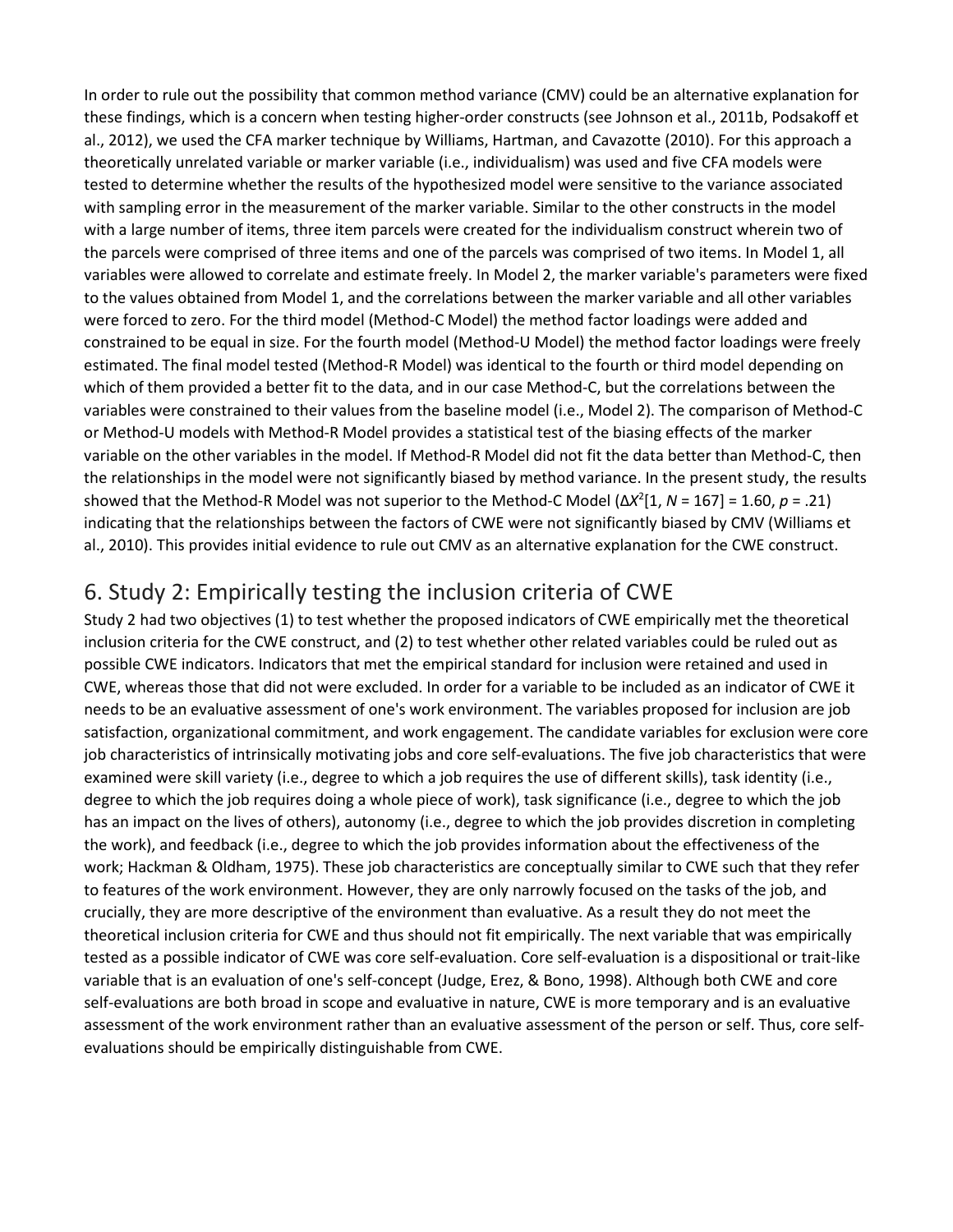#### 6.1. Method for Study 2

#### 6.1.1. Participants and procedure

The sample for Study 2 consisted of 209 nonteaching employees working at a Midwestern university (response rate of 16%). An email was sent from the Human Resource Director that included a URL link directing participants to an online survey. Of those who responded, 74% were women and 92% were Caucasian. They had worked an average of 11 years in their current position (*SD* = 9.1) and held a wide variety of jobs, including police officers, administrative assistants, and custodians.

#### 6.1.2. Measures

The measures are described below, with the exception of those that were also used in Study 1. Thus, descriptions of the measures, job satisfaction, organizational commitment, and work engagement are provided in the method section of Study 1.

#### *6.1.2.1. Job characteristics (skill variety, task identity, task significance, autonomy, and feedback)*

Job characteristics were measured with the *Job Diagnostic Survey* (Hackman & Oldham, 1975). Each characteristic was measured by three items rated on a scale ranging from 1 (very inaccurate) to 7 (very accurate). Example items include "The job denies me any chance to use my personal initiative or judgment in carrying out the work" and "The job gives me considerable opportunity for independence and freedom in how I do the work."

#### *6.1.2.2. Core self-evaluations*

Core self-evaluations were measured with Judge, Erez, Bono, and Thoresen's (2003) *Core Self Evaluations Scale*. Example items from this twelve-item measure include "I am confident I get the success I deserve in life" and "I determine what will happen in my life." The response scale ranged from 1 (strongly disagree) to 7 (strongly agree).

#### 6.2. Results and discussion for Study 2

Intercorrelations and descriptive statistics for the variables in Study 2 are shown in Table 1. First, we formed item parcels for the construct organizational commitment, work engagement, and core self-evaluations using the item-to-construct balance technique. For organizational commitment and work engagement three item parcels were created, and for core self-evaluations four item parcels were created. All item parcels were comprised of three items. Next, we tested whether the proposed indicators of CWE, job satisfaction, organizational commitment, and work engagement, empirically met the inclusion criteria. Indicators with factor loadings of .70 or above are considered to have a sufficiently high degree of overlap with the other indicators in the model, and should therefore be retained, whereas factor loadings below the cutoff should be excluded as indicators (Johnson et al., 2012). The results showed that the model fit the data moderately well (chisquare = 63.57 (*df* = 24), CFI = .97, TLI = .95, RMSEA = .09, and SRMR = .04), and the three indicators of CWE all had strong factor loadings above the .70 threshold (job satisfaction, .96, organizational commitment, .79, and work engagement, .79; *p* < .01). We also tested for the unidimensionality and reliability of CWE. Results showed that the CLVR was acceptable for CWE (.83; Raykov, 1997). These results provide initial evidence that the proposed indicators of CWE empirically meet the inclusion criteria.

The next step was to test whether other variables (i.e., job characteristics and core self-evaluations) empirically met the inclusion criteria as part of CWE. Each of the five job characteristics was separately added to the hypothesized model and results showed that while the proposed indicators of CWE stayed above the .70 cutoff, each of the five job characteristics fell below that threshold (task significance, .52, task identify, .46, skill variety, .53, autonomy, .64, and feedback, .52; *p* < .01). When core-self evaluations were added as an indicator, it too did not meet the empirical standard for inclusion (.59, *p* < .01). Thus, the results provided evidence that CWE is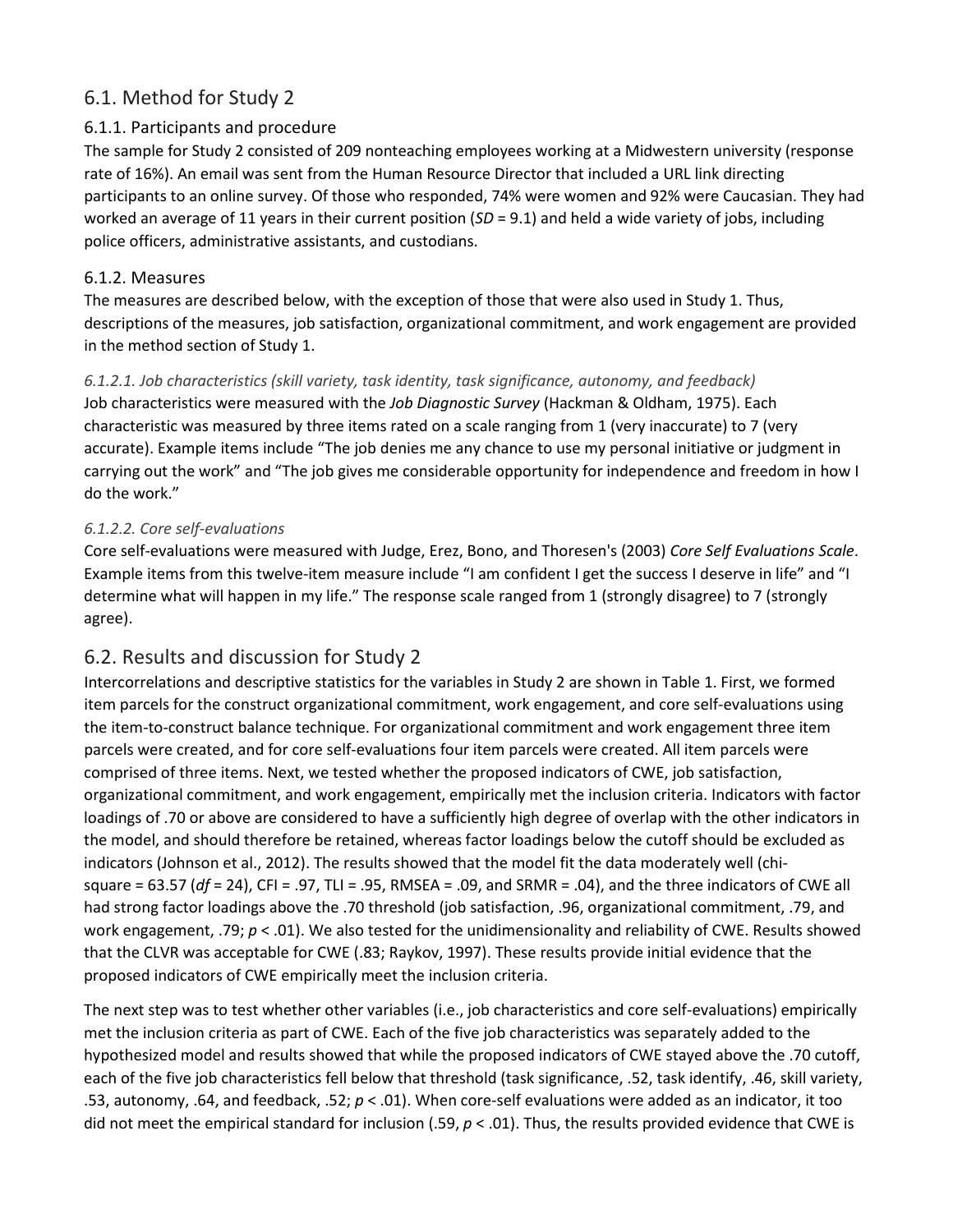empirically distinguishable from variables reflecting the work environment and enduring individual differences, and they were excluded as possible indicators of CWE.

It should be noted that although CWE is distinct from these other constructs, some theory would suggest that workers' actual working conditions and personal disposition may impact their overall evaluation of work. Therefore, we tested a model wherein job characteristics and core-self evaluations may influence one's CWE rather than being part of CWE. In order to test this, a structural model was analyzed where job characteristics and core-self evaluations were treated as predictors of CWE. For the job characteristic construct we created item parcels using the internal-consistency approach, wherein the three items measuring each of the five core job characteristics (i.e., skill variety, task identity, task significance, autonomy, and feedback) were combined to form each of the five item parcels. This is the recommended approach for creating parcels for multidimensional constructs (Little et al., 2002). The results showed that the proposed model fit the data well (chi-square = 237.39 (*df* = 113), CFI = .94, TLI = .92, RMSEA = .08, & SRMR = .06), and as expected, job characteristics and core-self evaluations were significantly positively related to CWE (*β* = .53 and .38, *p* < .01, *respectively*).

## 7. Study 3: Demonstrating the incremental contribution of CWE

Study 3 had two objectives: (1) to assess the incremental importance of CWE beyond its individual indicators in predicting organizational citizenship behaviors (OCBs) and turnover intention and (2) to assess whether the relative contribution of CWE exceeds its indicators in predicting OCBs and turnover intention. To examine objective 1 a usefulness analysis was conducted (Edwards, 2001), which examined whether any of the indicators of CWE added incremental variance beyond the variance shared among them in predicting the outcomes. If any single indicator does not add significant variance beyond the general CWE factor then the specific indicators do not contribute to the explanation of variance beyond the general CWE factor. This would be evidence that no individual factor contributes incrementally beyond CWE in the prediction of these outcomes. To examine objective 2 a dominance analysis was conducted (Azen and Budescu, 2003, Budescu, 1993) wherein the relative contribution of the general CWE factor and its constituent indicators to the total *R*<sup>2</sup> was examined. If the general CWE factor makes a larger contribution to the overall *R*<sup>2</sup> relative to its indicators then this suggests that CWE incrementally adds to the prediction beyond individual factors of important work outcomes. Taken together these two analyses provide evidence for the usefulness and importance of CWE.

#### 7.1. Method for Study 3

#### 7.1.1. Participants and procedure

The sample for Study 3 consisted of 232 employees at a large Eastern U.S. organization that operates parking facilities and constructs parking garages and commercial properties. Employees were mailed a packet of survey materials and were asked to return the completed survey packets to the principal investigator through direct mail (response rate = 40%). The respondents (65% men) had worked an average of 6 years in their current positions (*SD* = 5.8). With respect to ethnicity, 23.7% were Caucasian, 69.4% were African American, 3.4% were Asian American, 1.3% were Hispanic, and 2.2% non-responsive to the item.

#### 7.1.2. Measures

Measures used in Study 3 are described below, with the exception of those that were also used in Study 1. Thus, descriptions of the measures of job satisfaction, organizational commitment, and work engagement, are provided in the method section of Study 1.

#### *7.1.2.1. Organizational citizenship behaviors (OCBs)*

OCBs were measured with a 20-item measure developed by Podsakoff and MacKenzie (1989). Five facets of OCBs were assessed: altruism, courtesy, sportsmanship, conscientiousness, and civic virtue. Sample items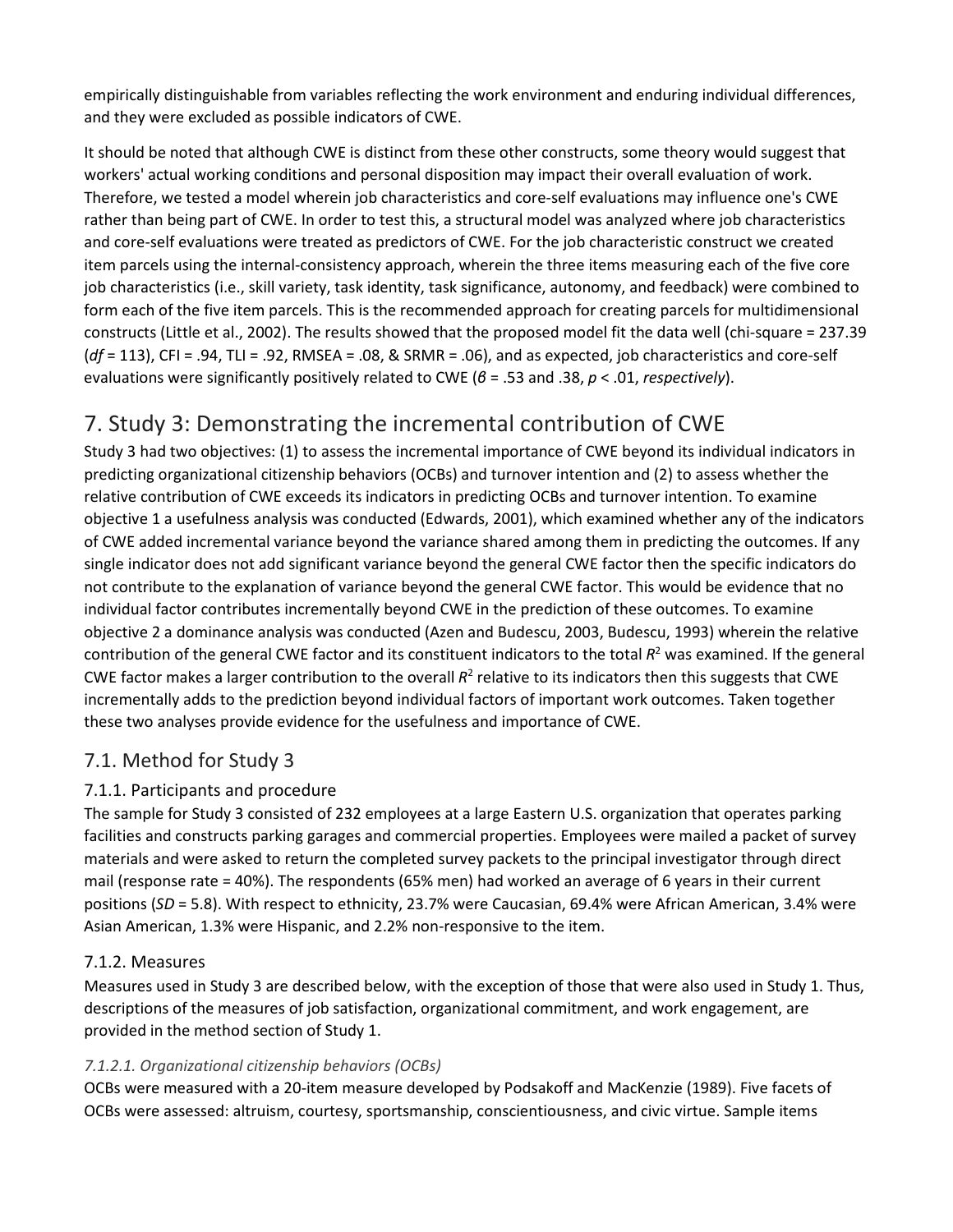include "Helps others who have heavy workloads" and "Attends and participates in meetings regarding the organization." The response scale ranged from 1 (strongly disagree) to 5 (strongly agree).

#### *7.1.2.2. Turnover intentions*

Turnover intentions were assessed with a three-item measure from O'Driscoll and Beehr (1994). Sample items are, "I plan to look for a new job within the next 12 months" and "Over the next year I will actively look for a new job outside of the organization where I am currently employed." Participants responded on a scale ranging from 1 (strongly disagree) to 5 (strongly agree).

#### 7.2. Results and discussion for Study 3

Intercorrelations and descriptive statistics for the variables in Study 3 are shown in Table 1. The first step was to examine whether any of the single factors of CWE added incremental variance beyond the variance that was accounted for by the shared variance among the three factors of CWE in predicting OCBs and turnover intentions. If any single attitude was found to explain a significant amount of variance beyond the variance accounted for by the general CWE factor, then that single attitude captures something meaningful beyond CWE (Judge, Erez, Bono, & Thoresen, 2002). However, if any single attitude does not add significant variance beyond the general CWE factor then the specific attitudes alone do not contribute in explaining any variance beyond the general CWE factor, thus providing evidence that the higher-order construct, CWE, is useful for predicting criteria.

To test this we used the approach recommended by Sanders, Lubinski, and Benbow (1995) wherein an EFA was conducted in which one factor was specified, and a factor score was created for the general CWE factor by multiplying the three factors that make up CWE by their factor weights. Six regression analyses (3 individual attitude constructs by 2 behavioral criteria) were then conducted controlling for the general CWE factor. Results for all six analyses showed that adding any of the lower level indicator variables did not explain significant unique variance in OCBs or turnover intentions after controlling for the general CWE factor (refer to Table 2 for regression weights and changes in *R*<sup>2</sup> for each analysis). Therefore, no individual attitude explains additional variance in the behavioral criteria beyond what was explained by the general CWE factor.

| <b>Model</b>                      | Step 1      |          | Step 2      |          | $\Delta R^2$ |
|-----------------------------------|-------------|----------|-------------|----------|--------------|
|                                   | <b>Beta</b> | $R^2$    | <b>Beta</b> | $R^2$    |              |
| Turnover intentions $\rightarrow$ |             | $.37***$ |             | $.38**$  | < .01        |
| <b>General CWE factor</b>         | $-.61***$   |          | $-.55***$   |          |              |
| Job satisfaction                  |             |          | $-.07*$     |          |              |
| Turnover intentions $\rightarrow$ |             | $.37***$ |             | $.38**$  | < .01        |
| <b>General CWE factor</b>         | $-.61**$    |          | $-.67**$    |          |              |
| Organizational commitment         |             |          | .06         |          |              |
| Turnover intentions $\rightarrow$ |             | $.37***$ |             | $.37***$ | < 0.01       |
| <b>General CWE factor</b>         | $-.61**$    |          | $-.63**$    |          |              |
| Work engagement                   |             |          | .03         |          |              |
| OCBs $\rightarrow$                |             | $.32**$  |             | $.32**$  | < .01        |
| <b>General CWE factor</b>         | $.56***$    |          | $.41***$    |          |              |
| Job satisfaction                  |             |          | .12         |          |              |
| OCBs $\rightarrow$                |             | $.32**$  |             | $.32**$  | < 0.01       |
| <b>General CWE factor</b>         | $.56***$    |          | $.59***$    |          |              |
| Organizational commitment         |             |          | $-.03$      |          |              |
| OCBs $\rightarrow$                |             | $.32**$  |             | $.32**$  | < 0.01       |

Table 2. CWE predicting behavior beyond the individual elements.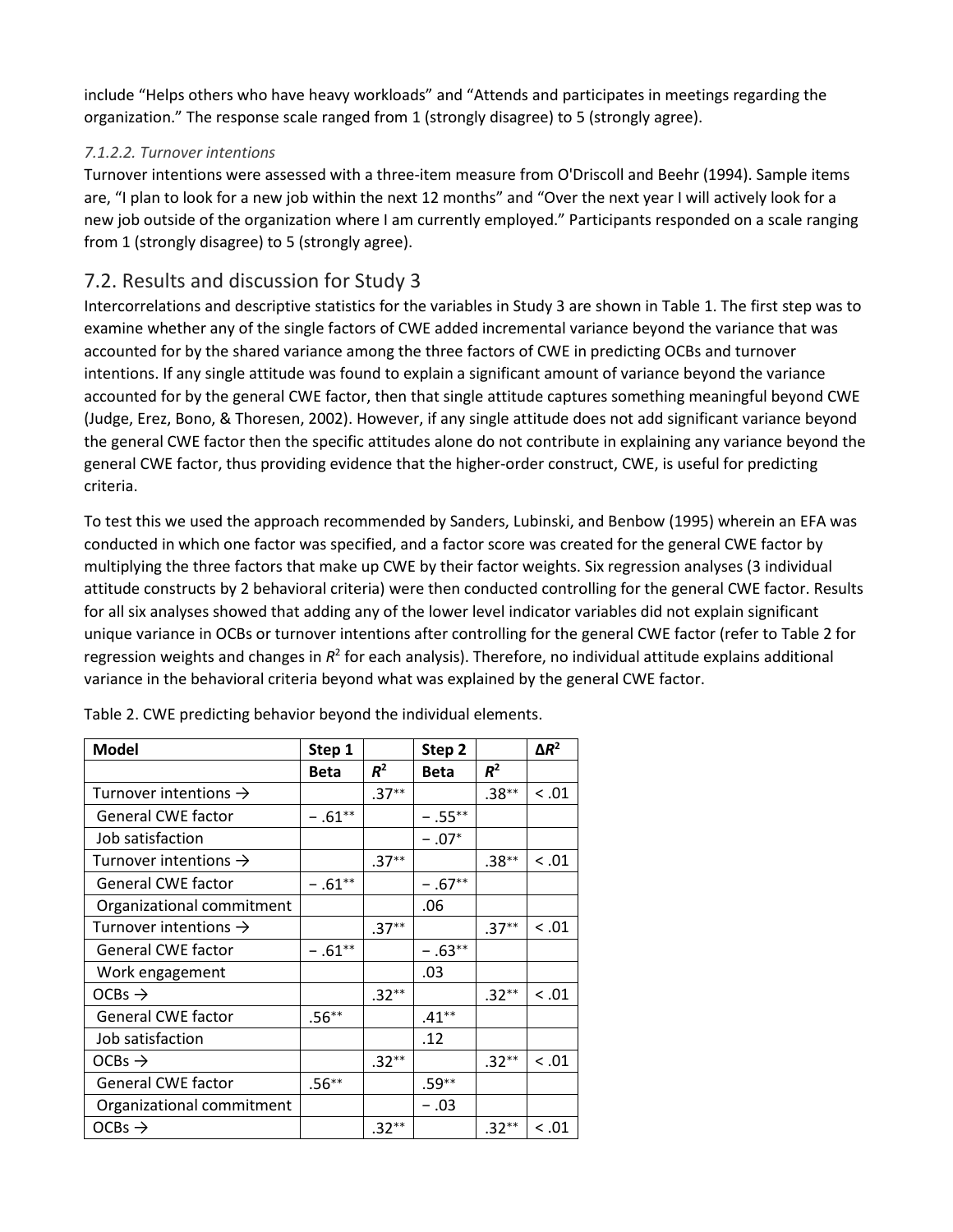| $.60**$                  | <b>56**</b> | <b>General CWE factor</b> |  |
|--------------------------|-------------|---------------------------|--|
| $\overline{\phantom{0}}$ |             | Work engagement           |  |
|                          |             |                           |  |

 $*D < .05$ .

 $**p < .01$ .

Beyond usefulness we also sought to establish the relative importance of the CWE construct vis-a-vis its indicators. To accomplish this we used dominance analysis (Azen and Budescu, 2003, Budescu, 1993) to determine the relative importance of predictors on the behavioral criteria. This procedure allowed for the ordering of the predictors based on the average increase in the proportion of variance in the outcome variable accounted for ( $R^2$ ) by each predictor across all possible combinations of predictors. This gives a measure of relative importance (dominance) and a "rescaled" dominance measure that reflects the importance of each predictor as a percent of the total variance accounted for in the outcome. A factor score was created for the general CWE factor which was then considered along with its three indicators (job satisfaction, organizational commitment, and work engagement) as predictors of OCBs and turnover intentions. As can be seen in Table 3, CWE had the highest relative importance for OCBs (accounting for 32% of the explainable variance) and turnover intentions (accounting for 33% of the explainable variance). Thus, these results provide additional evidence of the uniqueness of CWE in predicting behavioral criteria above and beyond its individual factors.

|                              | <b>OCBs</b> |     |      |             | <b>Turnover</b><br>intentions |     |      |             |
|------------------------------|-------------|-----|------|-------------|-------------------------------|-----|------|-------------|
|                              | <b>CWE</b>  | Job | Org  | <b>Work</b> | <b>CWE factor</b>             | Job | Org  | <b>Work</b> |
|                              | factor      | sat | comm | eng         |                               | sat | comm | engag       |
| Overall average              | .10         | .09 | .08  | .05         | .12                           | .09 | .09  | .07         |
| % of explainable<br>variance | 32%         | 28% | 24%  | 16%         | 33%                           | 25% | 25%  | 18%         |

Table 3. Summary of Dominance Analysis.

## 8. General discussion

Most of the job attitude research over the past several decades has focused on employees' evaluative assessments of specific aspects of the working environment (e.g., job satisfaction and organizational commitment). Although this body of research has advanced our understanding of work attitudes, we argue that employees also make a more global assessment of their work environment, and are regularly asked to report on these global assessments as in our opening dialogue. Further, these global assessments relate to their evaluative assessments of more specific features in the work environment. The purpose of the current manuscript was to introduce a new work attitude construct that captures this global assessment, which we labeled core work evaluation (CWE). To test our theoretical assertions we conducted a series of three studies. Those studies found that CWE (1) explains meaningful shared variance across the more specific indicators that is not merely the result of common method variance, (2) is distinguishable from both nonevaluative features of the work environment and stable individual differences, and (3) predicts important work-related outcomes above and beyond its constituent indicators. Overall the results of the three studies provided evidence of the viability of the CWE construct.

# 9. Theoretical and practical implications

Demonstrating the viability of the CWE construct fills a number of important gaps in the existing literature and has implications for theory and practice. First, by including work engagement as one of the constituent elements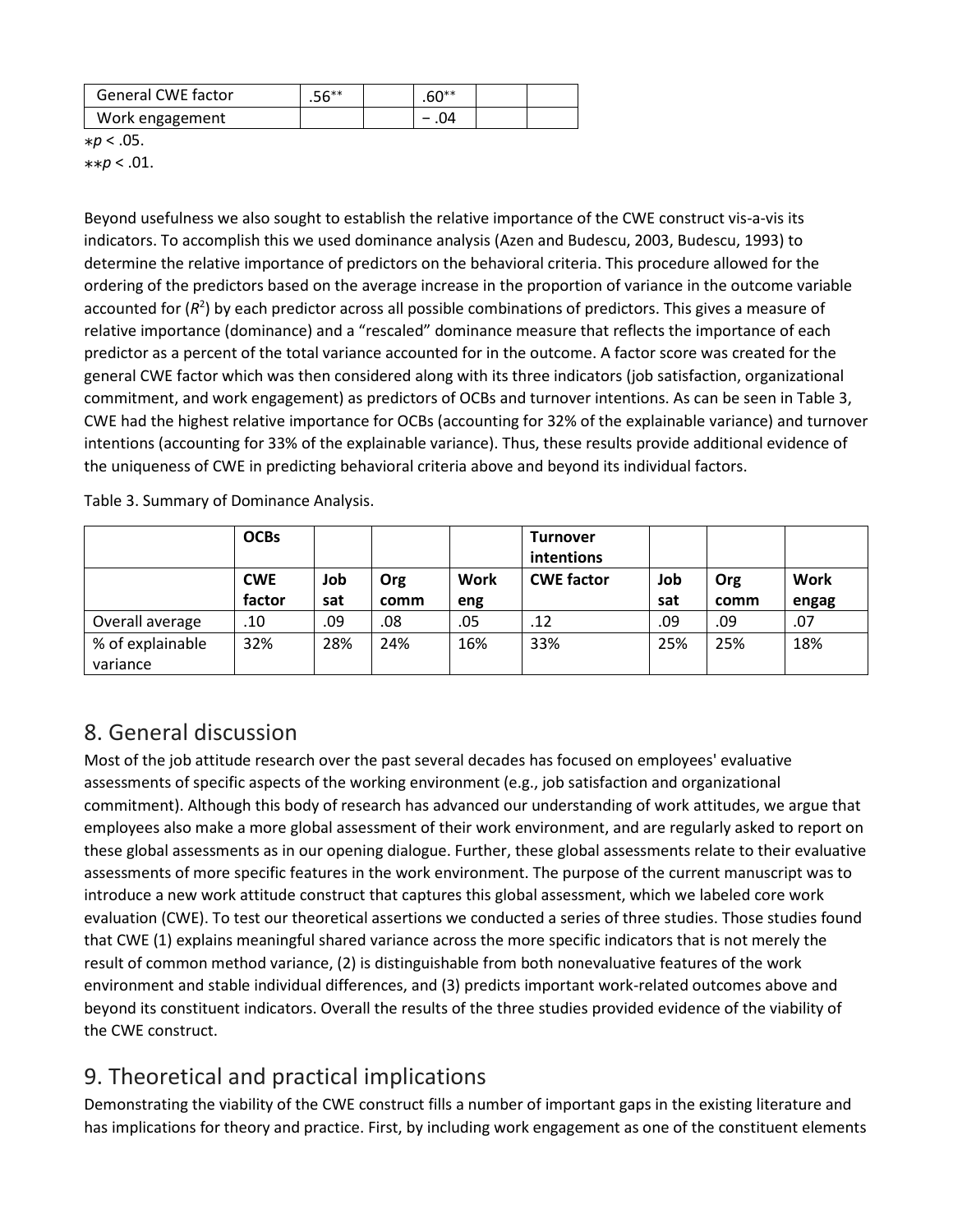of CWE and following recent recommendations for the development of higher-order constructs, we overcome limitations found in some earlier work in this area. Second, we extend current theory and research from the social–psychological literature into the work attitude literature. That broader, more general literature on attitudes no longer views an attitude as being composed of affect, cognition and behavior but rather as evaluative mental states that can range from positive to negative and from mild to intense (e.g., Eagly & Chaiken, 2007). Based on this we conceptualized CWE as an overall summary evaluation characterized by both valence and intensity. Noting the research on attitude formation (Clore et al., 2001) and generalization (Fabrigar et al., 2005, Ranganath and Nosek, 2008) it was then argued that CWE has as its object the work environment that includes one's job, organization and work activities. The results of the study presented here are consistent with these theoretical assertions drawn from the broader literature on attitudes. Thus we provide one example where developments in theory and research regarding attitudes generally may be extended into the more specific domain of work attitudes. One specific implication of this is that those interested in theorizing about work attitudes should be aware that the general literature on attitude theory suggests that global evaluative assessments can influence evaluations of more specific elements of the attitude object, consistent with topdown cognitive information processing (Egeth & Yantis, 1997). The research presented here strongly suggests that this process applies to work attitudes too. A second, broader implication is that additional aspects of theory and research in the attitude literature might also extend to work attitudes. Some progress incorporating this literature has already been made; for example by Weiss (2002), who provided at least conceptual arguments for disentangling the evaluative component of work attitudes from work-related affect. Still, more could be done here. For example, research and theory on attitude change might be fruitfully applied to theorizing about interventions aimed at changing increasing positive work attitudes.

Another important contribution of demonstrating the viability of the CWE construct is its implications for the ongoing debate about work attitudes. One aspect of that debate is whether or not it is appropriate to aggregate more specific lower order work attitude constructs into more general higher order work attitude constructs (Harrison et al., 2006). This debate has sometimes been referred to as the bandwidth versus fidelity dilemma (Cronbach & Gleser, 1957), and it has been going on for decades on various topics of interest in the areas of management, HRM and OB (Edwards, 2001). For example, the validity and utility of aggregating narrowly defined constructs into a fewer number of broadly defined constructs have been debated in the areas of employee personality (e.g., Hogan and Roberts, 1996, Ones and Viswesvaran, 1996), cognitive ability (Carroll, 1993), and organizational withdrawal (Blau, 1998, Hanisch et al., 1998) to name just a few. We concur with Judge and Kammeyer-Mueller's (2012) conclusion that this debate is valuable to the process of knowledge generation and theory building as long as it does not lead to an either/or mentality where researchers and practitioners must constrain themselves to one approach over the other. As others have pointed out (Edwards, 2001, Judge and Kammeyer-Mueller, 2012) the use of aggregate constructs must be driven by theory and the aggregate construct needs to be supported empirically. By demonstrating the viability of the CWE construct, the results reported here represent an important first step toward this end.

Some important employee behaviors that can be predicted by attitudes cannot be parsed finely the same way that attitudes can. Employees' turnover behavior is a good example; when employees turn over, they typically leave their tasks, their jobs, and their organizations all in one behavior, rather than just leaving the portion of the job that they dislike. In making decisions about some important job behaviors, an overall evaluation of the work situation is useful. Therefore, CWE should be a useful predictor of such global behaviors. The results reported here for the viability of the CWE construct should not be taken to mean that its constituent elements (job satisfaction, organizational commitment and engagement) are any less valid individually, however. Rather, like in some other areas where this issue has been raised, it is perhaps better to view work attitudes as theoretically and empirically linked constructs residing in a taxonomic system arranged hierarchically at various levels of inclusiveness. For example, at a fairly narrow level of inclusiveness are specific separate facets of job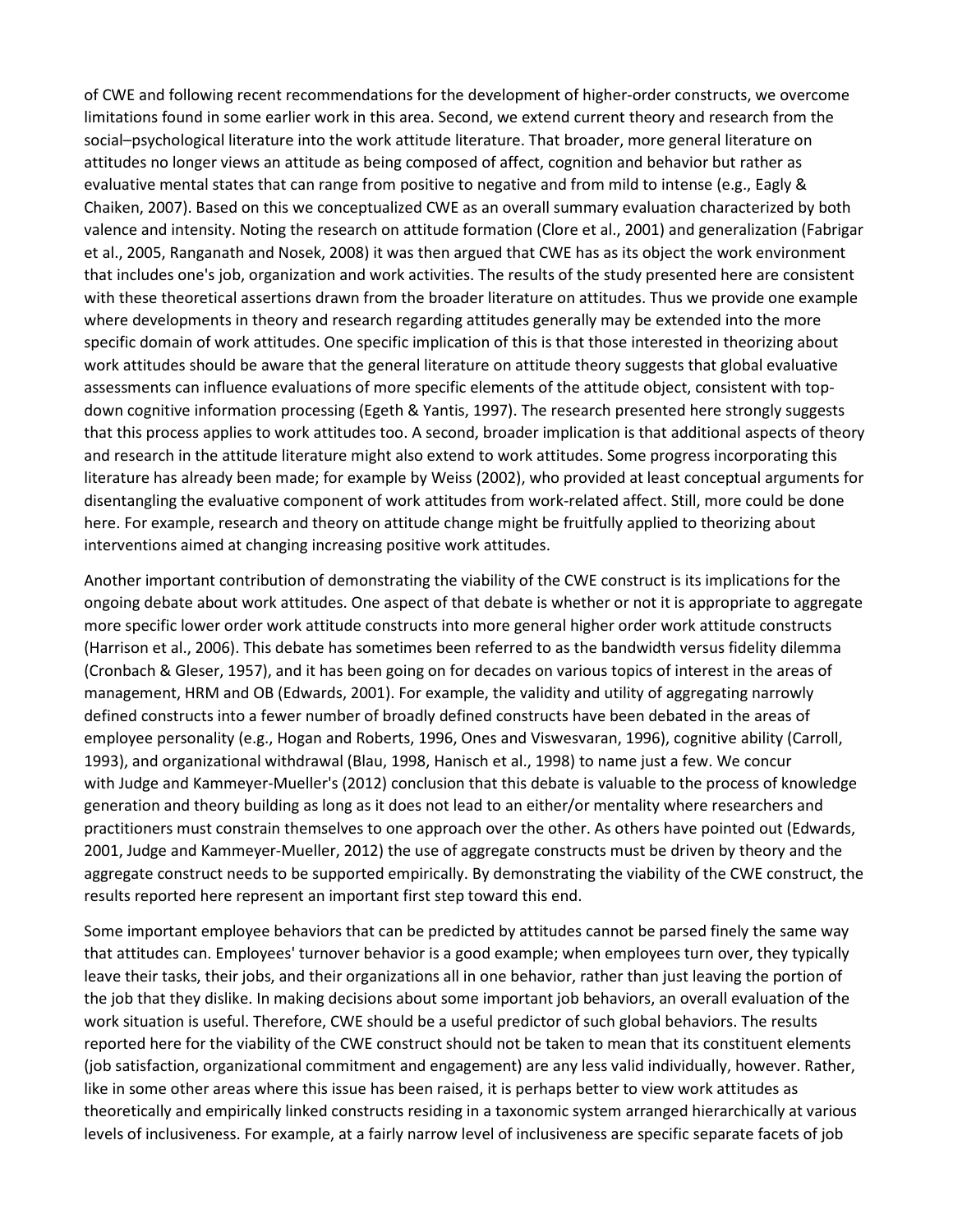satisfaction (Spector, 1997), bases and foci of organizational commitment (Becker, Billings, Eveleth, & Gilbert, 1996), and specific forms of engagement, that relate to their midlevel of inclusiveness constructs of global job satisfaction, general organizational commitment, and employee engagement. These midlevel constructs, as our results suggest, reflect the more broadly inclusive CWE construct. Although such taxonomic research is an ongoing process, we believe that recognizing such a taxonomy of attitudes has the potential to turn the issue of narrow versus aggregate constructs from a debate into a discussion focused on theorizing and testing the conditions under which one would choose one approach over another.

Most managers are faced with the challenge of managing employee attitudes. From a practical perspective, the results of the present study suggest that it is important for managers to recognize that employee assessments of specific objects of the work environment (e.g., job satisfaction) may be influenced by a more global evaluative assessment of their work environment. For example, when workers are asked to respond to a job satisfaction item such as "I am satisfied with my job" their responses might reflect not only their attitude toward their job, but also their summary evaluation of other elements in their work environment. Recognizing this might suggest a broader set of interventions that target not just the job but the whole work environment.

# 10. Limitations and directions for future research

Although this research contributes to the work attitude literature, we recognize that there are limitations that should be taken into consideration. The first of these is the cross-sectional and nonexperimental approach used for the three studies, which can limit the strength of causal inferences. However, the studies' logic of the relationships proposed in the studies is consistent with prior theoretical and empirical work. Nonetheless, future research might examine the variables in this model using longitudinal designs. A second potential weakness is that the data were derived from self-reports. The most likely problem with that is relationships between all of the variables might be inflated due to response bias. This concern, however, is largely assuaged by the findings of Study 1 that showed that common method variance could be ruled out as an alternative explanation for the shared variance among the CWE indicators. In addition, for many of the particular variables studied here, the individual is in the best position to provide accurate data. This is especially true for CWE because it represents an individual's subjective state. Still, we would encourage future research to use non-self-report measures of the environmental-based variable (i.e., job characteristics), which could be observed and reported by others.

In addition to the suggestions for future research already noted, there are still other potentially fruitful avenues for research. The first of these is for researchers to more extensively establish CWE's nomological network, both in terms of antecedents and outcomes. The present study has provided a strong beginning for such work, examining two possible antecedents (i.e., job characteristics and core self-evaluations) and two outcomes (OCBs and turnover intent). It would be useful to expand on this by adding other variables to the net. For example, research could examine the types of organizational practices that positively correlate with CWE, such as highperformance work practices (HPWP; Huselid, 1995). Along these same lines, it would also be interesting to examine the relationship between CWE aggregated to the organizational level and organizational level measures of performance. Previous research demonstrated a positive relationship between HPWP and organizational performance indicators such as productivity and market returns (Combs, Liu, Hall, & Ketchen, 2006). CWE may be related to both HPWP and organizational performance and act as a mediator between them at the organization level.

Lastly, now that we have demonstrated the viability of CWE as a composite of multiple existing scales, it may be important to develop a more parsimonious measure of it. This would be valuable for researchers and practitioners when questionnaire space is an important consideration. In the present study, CWE was a composite of three measures; it consisted of 21 items even though short measures of each were chosen. A shorter version is likely possible.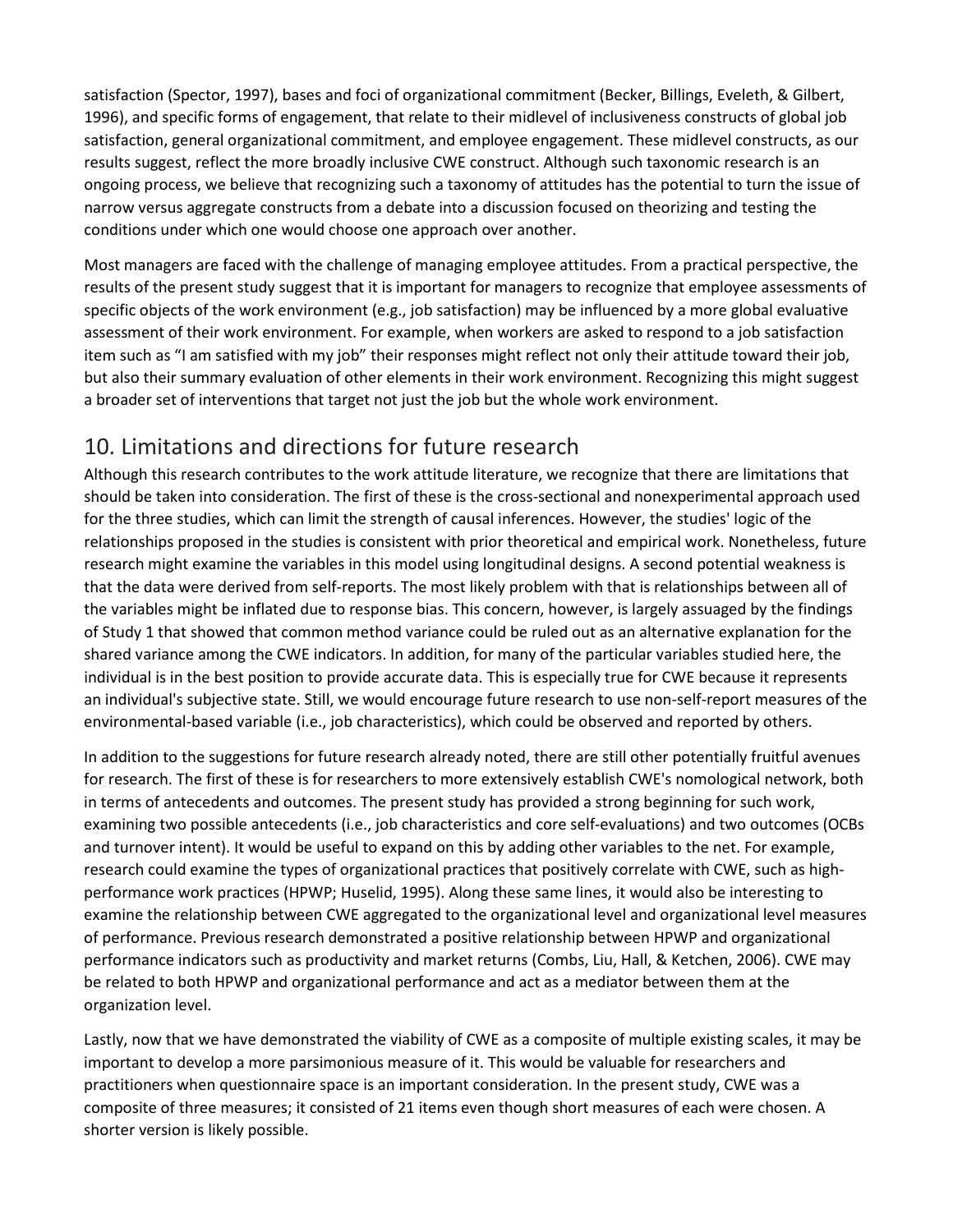#### References

- Ajzen, I., & Fishbein, M. (1977). Attitude–behavior relations: A theoretical analysis and review of empirical research. *Psychological Bulletin*, 84, 888–918.
- Albarracin, D., Zanna, M. P., Johnson, B. T., & Kumkale, G. T. (2005). Attitudes: Introduction and scope. In D. Albarracin, B. T. Johnson, & M. P. Zanna (Eds.), *The handbook of attitudes* (pp. 3–19). Mahwah, NJ: Lawrence Erlbaum.
- Allen, N. J., & Meyer, J. P. (1996). Affective, continuance, and normative commitment to the organization: An examination of construct validity. Journal of Vocational Behavior, 49, 252–276.
- Allport, G. W. (1935). Attitudes. In C. Murchison (Ed.), *Handbook of social psychology* (pp. 798–844). Worcester: Clark University Press.
- Azen, R., & Budescu, D. V. (2003). The dominance analysis approach for comparing predictors in multiple regression. *Psychological Methods*, 8, 129–148.
- Bakker, A. B., Albrecht, S. L., & Leiter, M. P. (2011). Key questions regarding work engagement. *European Journal of Work and Organizational Psychology*, 20, 4–28.
- Bandalos, D. L., & Finney, S. J. (2001). Item parceling issues in structural equation modeling. In G. A. Marcoulides, & R. E. Schumacker (Eds.), *New developments and techniques in structural equation modeling* (pp. 269– 296). Mahwah, NJ: Lawrence Erlbaum. Associates, Inc.
- Becker, T. E., Billings, R. S., Eveleth, D. M., & Gilbert, N. L. (1996). Foci and bases of commitment: Implications for job performance. *Academy of Management Journal*, 39, 464–482.
- Bentler, P. M. (1990). Comparative fit indices in structural models. *Psychological Bulletin*, 107, 238–246.
- Blau, G. (1998). On the aggregation of individual withdrawal behaviors into larger multi-item constructs. *Journal of Organizational Behavior*, 19, 437–451.
- Brief, A. P., & Weiss, H. M. (2002). Organizational behavior: Affect in the workplace. *Annual Review of Psychology*, 53, 279–307.
- Brown, R. (1965). *Social psychology*. New York: The Free Press.
- Budescu, D. V. (1993). Dominance analysis: A new approach to the problem of relative importance of predictors in multiple regression. *Psychological Bulletin*, 114, 542–551.
- Cammann, C., Fichman, M. G., Jenkins, D., & Klesh, J. R. (1983). Assessing the attitudes and perceptions of organizational members. In S. E. Seashore, E. E. Lawler, P. H. Mirvis, & C. Cammann (Eds.), *Assessing organizational change*. New York: Wiley.
- Carroll, J. B. (1993). *Human cognitive abilities: A survey of factor-analytic studies*. Cambridge, England: Cambridge University Press.
- Chang, C. H., Rosen, C. C., & Levy, P. E. (2009). The relationship between perceptions of organizational politics and employee attitudes, strain, and behavior: A meta-analytic examination. *Academy of Management Journal*, 52, 779–801.
- Christian, M. S., Garza, A. S., & Slaughter, J. E. (2011). Work engagement: A quantitative review and test of its relations with task and contextual performance. *Personnel Psychology*, 64, 89–136.
- Clore, G. L., Wyer, R. S., Dienes, B., Gasper, K., Gohm, C., & Isbell, L. (2001). Affective feelings as feedback: Some cognitive consequences. In L. L. Martin, & G. L. Clore (Eds.), *Theories of mood and cognition: A user's handbook* (pp. 27–62). Mahwah, NJ: Erlbaum.
- Coffman, D. L., & MacCallum, R. C. (2005). Using parcels to convert path analysis models into latent variable models. *Multivariate Behavioral Research*, 40, 235–259.
- Combs, J., Liu, Y., Hall, A., & Ketchen, D. (2006). How much do high-performance work practices matter? A metaanalysis of their effects on organizational performance. *Personnel Psychology*, 59, 501–528.
- Cronbach, L. J., & Gleser, G. C. (1957). *Psychological tests and personnel decisions*. Urbana, IL: University of Illinois Press.
- Diamantopoulos, A., & Siguaw, J. (2006). Formative versus reflective indicators in organizational measure development: A comparison and empirical illustration. *British Journal of Management*, 17, 263–282.
- Eagly, A. H., & Chaiken, S. (2007). The advantages of an inclusive definition of attitude. *Social Cognition*, 25, 582– 602.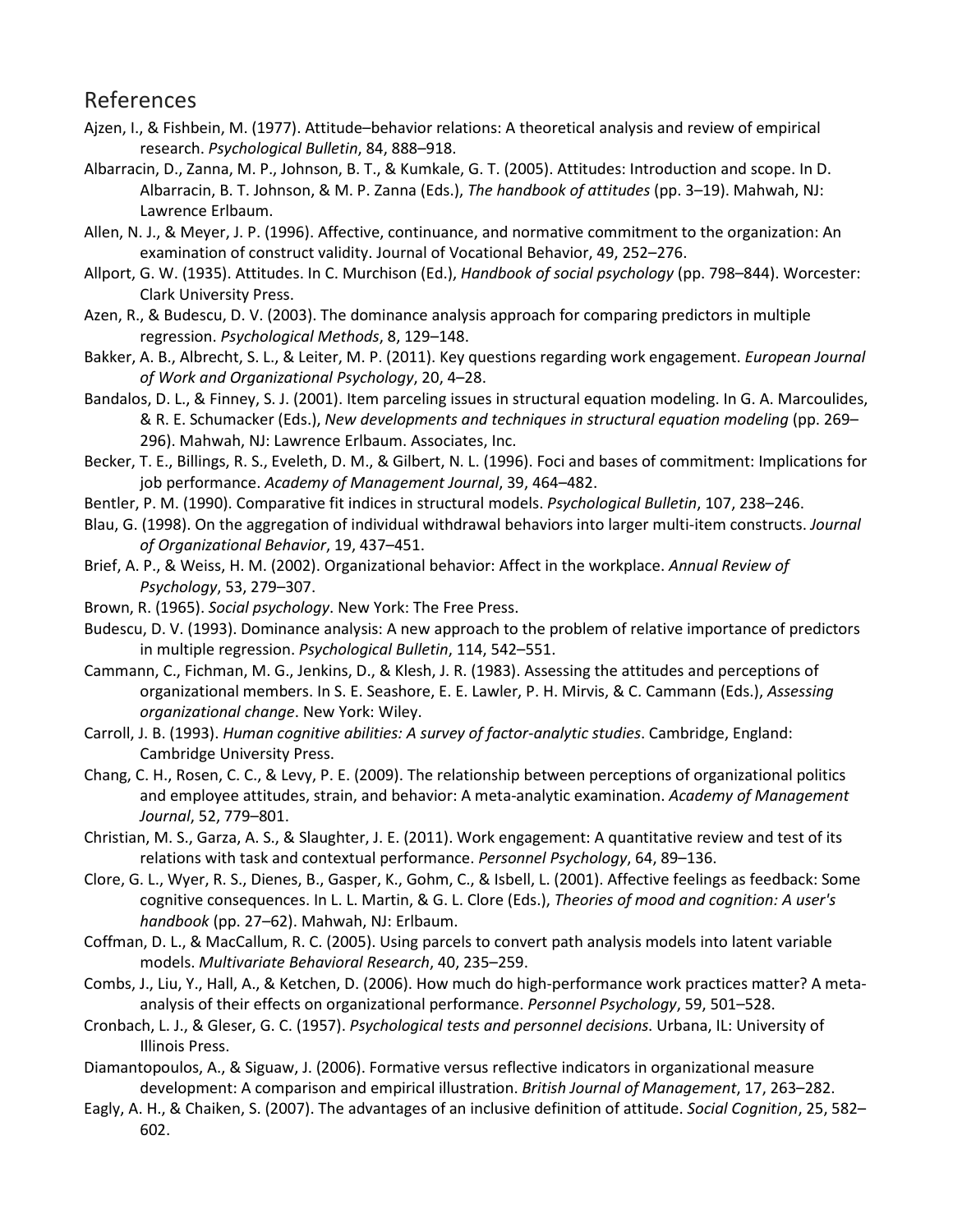- Eagly, A. H., & Chaiken, S. (1993). *The psychology of attitudes*. Fort Worth, TX: Harcourt Brace Jovanovich College Publishers.
- Edwards, J. R. (2001). Multidimensional constructs in organizational behavior research: An integrative analytical framework. *Organizational Research Methods*, 4, 144–192.
- Edwards, J. R. (2011). The fallacy of formative measurement. *Organizational Research Methods*, 14, 370–388.
- Edwards, J. R., & Bagozzi, R. P. (2000). On the nature and direction of relationships between constructs and measures. *Psychological Methods*, 5, 155–174.
- Egeth, H. E., & Yantis, S. (1997). Visual attention: Control, representation, and time course. *Annual Review of Psychology*, 48, 269–297.
- Fabrigar, L. R., MacDonald, T., & Wegener, D. T. (2005). The structure of attitudes. In D. Albarracin, B. Johnson, & M. Zanna (Eds.), *The handbook of attitudes* (pp. 79–124). Mahwah, NJ: Erlbaum.
- Fazio, R. H. (1995). Attitudes as object-evaluation associations: Determinants, consequences, and correlates of attitude accessibility. In R. E. Petty, & J. A. Krosnick (Eds.), *Attitude strength: Antecedents and consequences* (pp. 247–282). Hillsdale, NJ: Erlbaum.
- Fazio, R. H., Eiser, J. R., & Shook, N. J. (2004). Attitude formation through exploration: Valence asymmetries. *Journal of Personality and Social Psychology*, 87, 293–311.
- Fazio, R. H., & Olson, M. A. (2003). Implicit measures in social cognition research: Their meaning and use. *Annual Review of Psychology*, 54, 297–327.
- Hackman, J. R., & Oldham, G. R. (1975). Development of the job diagnostic survey. *Journal of Applied Psychology,* 60, 159–170.
- Hallberg, U. E., & Schaufeli, W. B. (2006). "Same" but different? Can work engagement be discriminated from job involvement and organizational commitment? *European Psychologist*, 11, 119–127.
- Hanisch, K. A., Hulin, C. L., & Roznowski, M. (1998). The importance of individuals' repertoires of behaviors: The scientific appropriateness of studying multiple behaviors and general attitudes. *Journal of Organizational Behavior*, 19, 463–480.
- Harrison, D. A., Newman, D. A., & Roth, P. L. (2006). How important are job attitudes? Meta-analytic comparisons of integrative behavioral outcomes and time sequences. *Academy of Management Journal*, 49, 305–325.
- Heider, F. (1958). *The psychology of interpersonal relations*. New York: Wiley.
- Hermans, D., Baeyens, F., & Eelen, P. (2003). On the acquisition and activation of evaluative information in memory: The study of evaluative learning and affective priming combined. In J. Musch, & K. C. Klauer (Eds.), *The psychology of evaluation: Affective processes in cognition and emotion* (pp. 139–168). Mahwah, NJ: Lawrence Erlbaum Associates Publishers.
- Hogan, J., & Roberts, B. W. (1996). Issues and non-issues in the fidelity–bandwidth trade-off. *Journal of Organizational Behavior*, 17, 627–637.
- Hulin, C. L., & Judge, T. A. (2003). Job attitudes. In W. C. Borman, D. R. Ilgen, R. J. Klimoski, W. C. Borman, D. R. Ilgen, & R. J. Klimoski (Eds.), *Handbook of psychology: Industrial and organizational psychology*, Vol. 12. (pp. 255–276). Hoboken, NJ: John Wiley & Sons Inc.
- Huselid, M. A. (1995). The impact of human resource management practices on turnover, productivity, and corporate financial performance. *Academy of Management Journal*, 38, 635–672.
- Johnson, R. E., Rosen, C. C., & Chang, C. H. (2011a). To aggregate or not to aggregate: Steps for development and validating higher-order multidimensional constructs. *Journal of Business & Psychology*, 26, 241–248.
- Johnson, R. E., Rosen, C. C., Chang, C. H., Djurdjevic, E., & Taing, M. U. (2012). Recommendations for improving the construct clarity of higher-order multidimensional constructs. *Human Resource Management Review*, 22, 62–72.
- Johnson, R. E., Rosen, C. C., & Djurdjevic, E. (2011b). Assessing the impact of common method variance on higher-order multidimensional constructs. *Journal of Applied Psychology*, 96, 744–761.
- Judge, T. A., Erez, A., & Bono, J. E. (1998). The power of being positive: The relationship between positive selfconcept and job performance. *Human Performance*, 11, 167–187.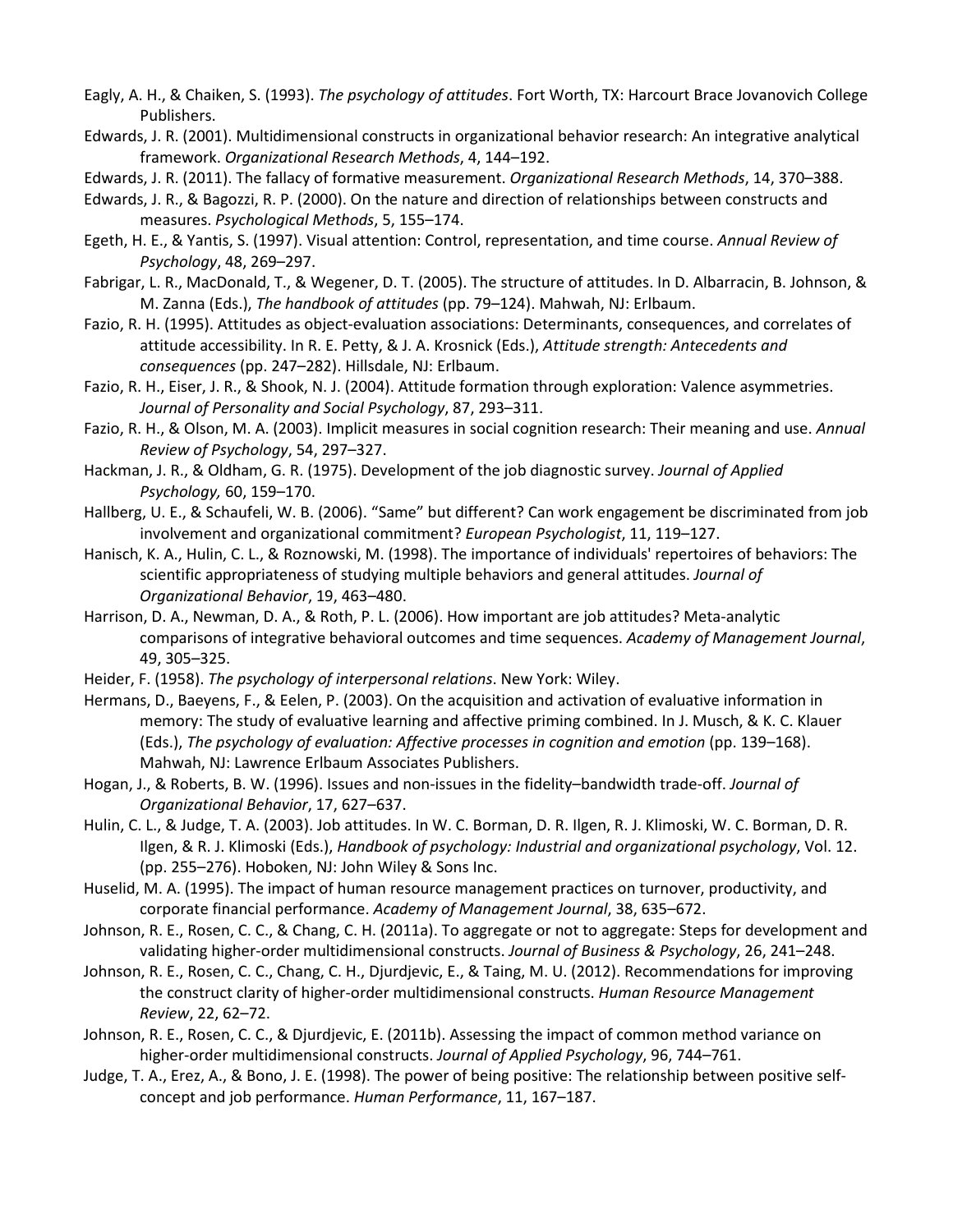- Judge, T. A., Erez, A., Bono, J. E., & Thoresen, C. J. (2002). Are measures of self-esteem, neuroticism, locus of control, and generalized self-efficacy indicators of a common core construct? *Journal of Personality and Social Psychology*, 83, 693–710.
- Judge, T. A., Erez, A., Bono, J. E., & Thoresen, C. J. (2003). The core self-evaluations scale: Development of a measure. *Personnel Psychology*, 56, 303–331.
- Judge, T. A., Hulin, C. L., & Dalal, R. S. (2012). Job satisfaction and job affect. In S. W. J. Kozlowski (Ed.), *The Oxford handbook of organizational psychology* (vol) (pp. 496–525). New York, NY: Oxford University Press.
- Judge, T. A., & Kammeyer-Mueller, J. D. (2012). General and specific measures in organizational behavior research. Considerations, examples, and recommendations for researchers. *Journal of Organizational Behavior*, 33, 161–174.
- Judge, T. A., Thoresen, C. J., Bono, J. E., & Patton, G. K. (2001). The job satisfaction–job performance relationship: A qualitative and quantitative review. *Psychological Bulletin*, 127, 376–407.
- Klein, H. J., Becker, T. E., & Meyer, J. P. (2009). *Commitment in organizations: Accumulated wisdom and new directions*. New York, NY: Taylor & Francis.
- Little, T. D., Cunningham, W. A., Shahar, G., & Widaman, D. F. (2002). To parcel or not to parcel: Exploring the question, weighing the merits. *Structural Equation Modeling*, 9, 151–173.
- Locke, E. A. (1976). The nature and causes of job satisfaction. In M. D. Dunnette (Ed.), *Handbook of industrial and organizational psychology* (pp. 1297–1349). Chicago: Rand McNallly.
- Macey, W. H., & Schneider, B. (2008). *The meaning of employee engagement. Industrial and Organizational Psychology: Perspectives on Science and Practice*, 1, 3–30.
- Marsh, H. W. (1987). The hierarchical structure of self-concept and the application of hierarchical confirmatory factor analysis. *Journal of Educational Measurement*, 24, 17–39.
- Mathieu, J. E., & Zajac, D. M. (1990). A review and meta-analysis of the antecedents, correlates, and consequences of organizational commitment. *Psychological Bulletin*, 108, 171–194.
- Meyer, J. P., & Allen, N. J. (1997). A three-component conceptualization of organizational commitment. *Human Resource Management Review*, 1, 61–89.
- Meyer, J. P., Stanley, D. J., Herscovitch, L., & Topolnysky, L. (2002). Affective, continuance, and normative commitment to the organization: A meta-analysis of antecedents, correlates, and consequences. *Journal of Vocational Behavior*, 61, 20–52.
- Mowday, R. T., Porter, L. W., & Steers, R. M. (1979). The measurement of organizational commitment. *Journal of Vocational Behavior*, 14, 224–227.
- Muthen, L. K., & Muthen, B. O. (2013). *Mplus version 7*. Los Angeles, CA: Authors.
- O'Driscoll, M. P., & Beehr, T. A. (1994). Supervisor behaviors, role stressors, and uncertainty as predictors of personal outcomes for subordinates. *Journal of Organizational Behavior*, 15, 141–155.
- Ones, D. S., & Viswesvaran, C. (1996). Bandwidth–fidelity dilemma in personality measurement for personnel selection. *Journal of Organizational Behavior*, 17, 609–626.
- Pietri, E., Fazio, R. H., & Shook, N. J. (2013). Weighting positive versus negative: The fundamental nature of valence asymmetry. *Journal of Personality*, 81, 196–208.
- Podsakoff, P. M., & MacKenzie, S. B. (1989). *A second generation measure of organizational citizenship behavior*. Indiana University.
- Podsakoff, P. M., MacKenzie, S. B., & Podsakoff, N. P. (2012). Sources of method bias in social science research and recommendations on how to control it. *Annual Review of Psychology*, 65, 539–569.
- Ranganath, K. A., & Nosek, B. A. (2008). Implicit attitude generalization occurs immediately, explicit attitude generalization takes time. *Psychological Science*, 19, 249–254.
- Raykov, T. (1997). Estimation of composite reliability for congeneric measures. *Applied Psychological Measurement*, 21, 173–184.
- Riketta, M. (2002). Attitudinal organizational commitment and job performance: A meta-analysis. *Journal of Organizational Behavior*, 23, 257–266.